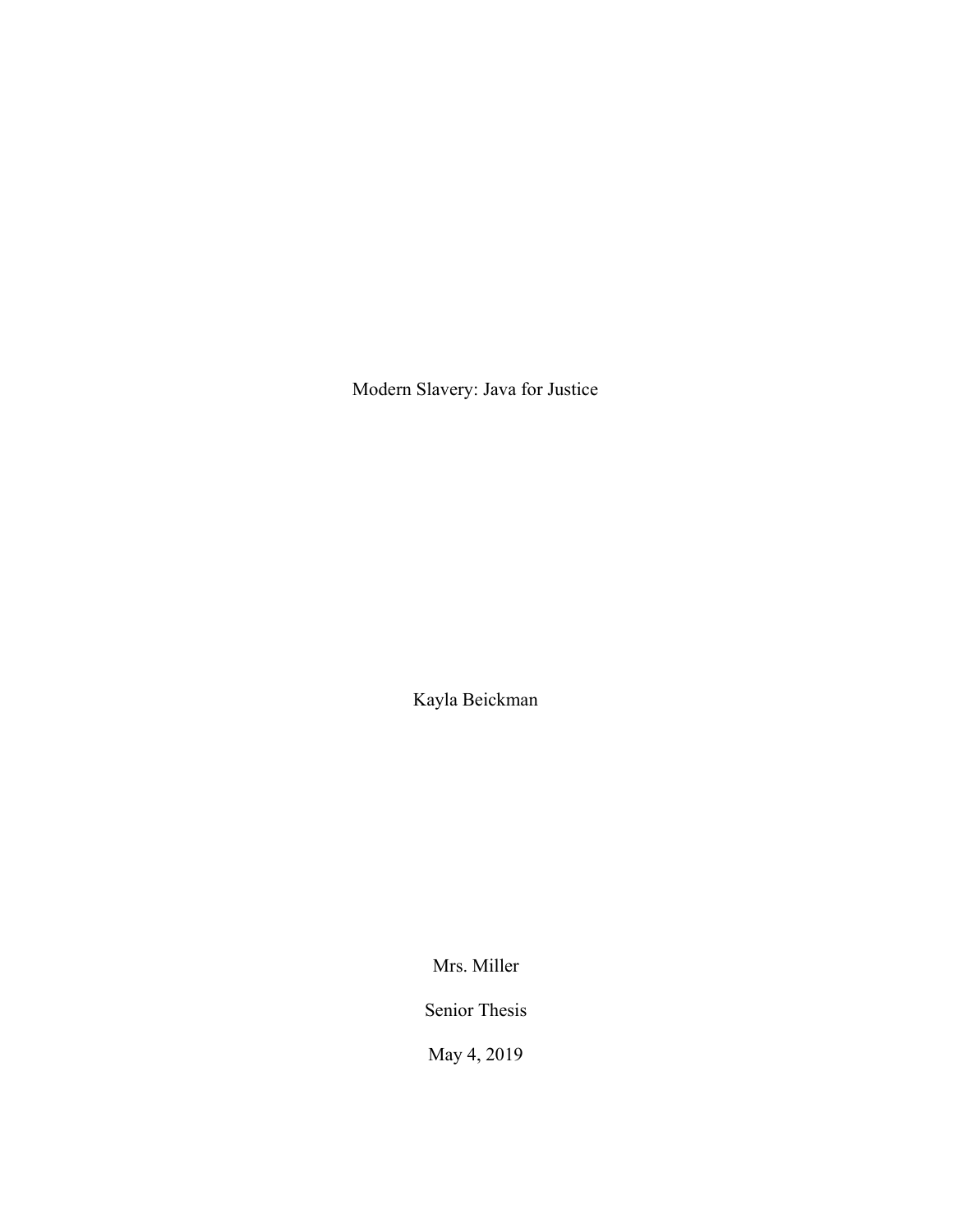Seven. It could be the year of a favorite birthday, the count of ducks in a pond, or the ounces of water in a glass. For victims of slavery, seven may be all they have. A lot can happen in seven years. For slaves, seven can represent the transition from freedom to enslavement, and from life to death. According to current statistics, the average slave survives a mere seven years (Sudhalter). Slavery does not discriminate based on age, gender, or race. It does not care who one is or what they do, only that their life, mind, and body are "consumed by someone else's greed" (Bales).

## **Context**

Slavery "has three elements: control through violence, economic exploitation, and the loss of free will" and can be defined as the manipulation or coercement of any person by means of an underpaid, overworked, or indebted position with no way out ("Slavery"; Bales). *Modern* slavery is simply a term used to describe slavery in today's society. Many types of slavery exist currently: sex trafficking, forced labor, domestic servitude, or forced military drafting (Bales). The term *trafficking* is sometimes used interchangeably with *slavery*. Trafficking does not necessarily involve a long distance transport. "Victims need not cross international boundaries. They can be intentionally trafficked within their own countries, often from rural to urban areas" (Trainer). Likewise, victims of forced labor do not necessarily have to be moved from one place to another.

Slavery has always made a profit off of the oppression of others. The profit from slavery in the 1800's was approximately 5%. Today, that return has multiplied to over 800% (Bales). The fact that slavery is so lucrative globally, explains its current popularity. The profit made from labor slaves alone is \$13 billion annually ("Photos"). This *one* industry generates nearly the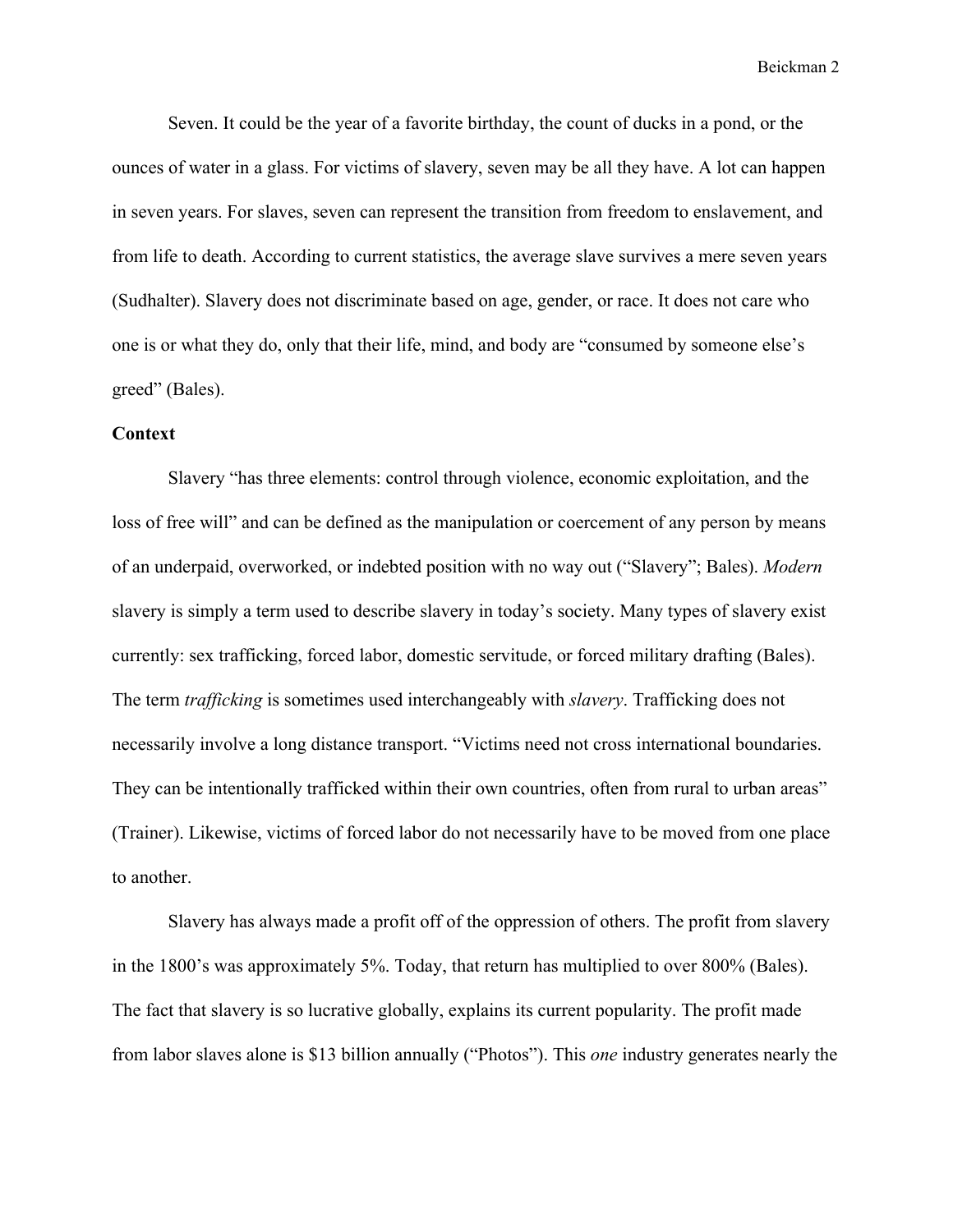same amount as some countries' gross domestic products (GDP). In 2017, Jamaica's GDP was \$14 billion. This means that in one year, victims of forced labor slavery produced nearly as much as the entire country of Jamaica, yet they see no profit for their labor. More than twenty-four million people globally are victims of forced labor today. From these twenty-four million people, \$150 billion is illegally profited annually from the agricultural industry alone. This industry includes coffee, cacao, fruit, vegetables, wheat, and other crops (Trainer). While this issue goes far beyond merely coffee and cocoa, this paper will focus solely on the coffee and cocoa industries to demonstrate the enormity of the problem.

## *Coffee*

Two types of coffee exist: robusta, (usually from Kenya, Ethiopia, or Latin America) and arabica (usually from Brazil, Uganda, or Vietnam). "Unfortunately, coffee is tied to a long history of colonialism and slavery, and production of the crop remains a hotbed of exploitation and environmental degradation to this day" ("Bitter Brew"). In 2016, two of the world's largest coffee and chocolate companies, Nestlé (Nescafé, Nespresso, Gerber, KitKat) and Jacobs Douwe Egberts (Gevalia, Maxwell House, Cafe Prima) make up approximately 39% of the global coffee trade. Both industry giants admitted that slave labor exists in their Brazilian supply chain. Nestlé admits purchasing coffee from two plantations with known forced labor practices and the company still cannot "fully guarantee that it has completely removed forced labour practices or human rights abuses" from their supply chain ("Bitter Brew"; "About us"). Both companies knowingly buy arabica and robusta coffee from places with known slavery ("Bitter Brew"). Unfortunately, the chocolate industry is no different.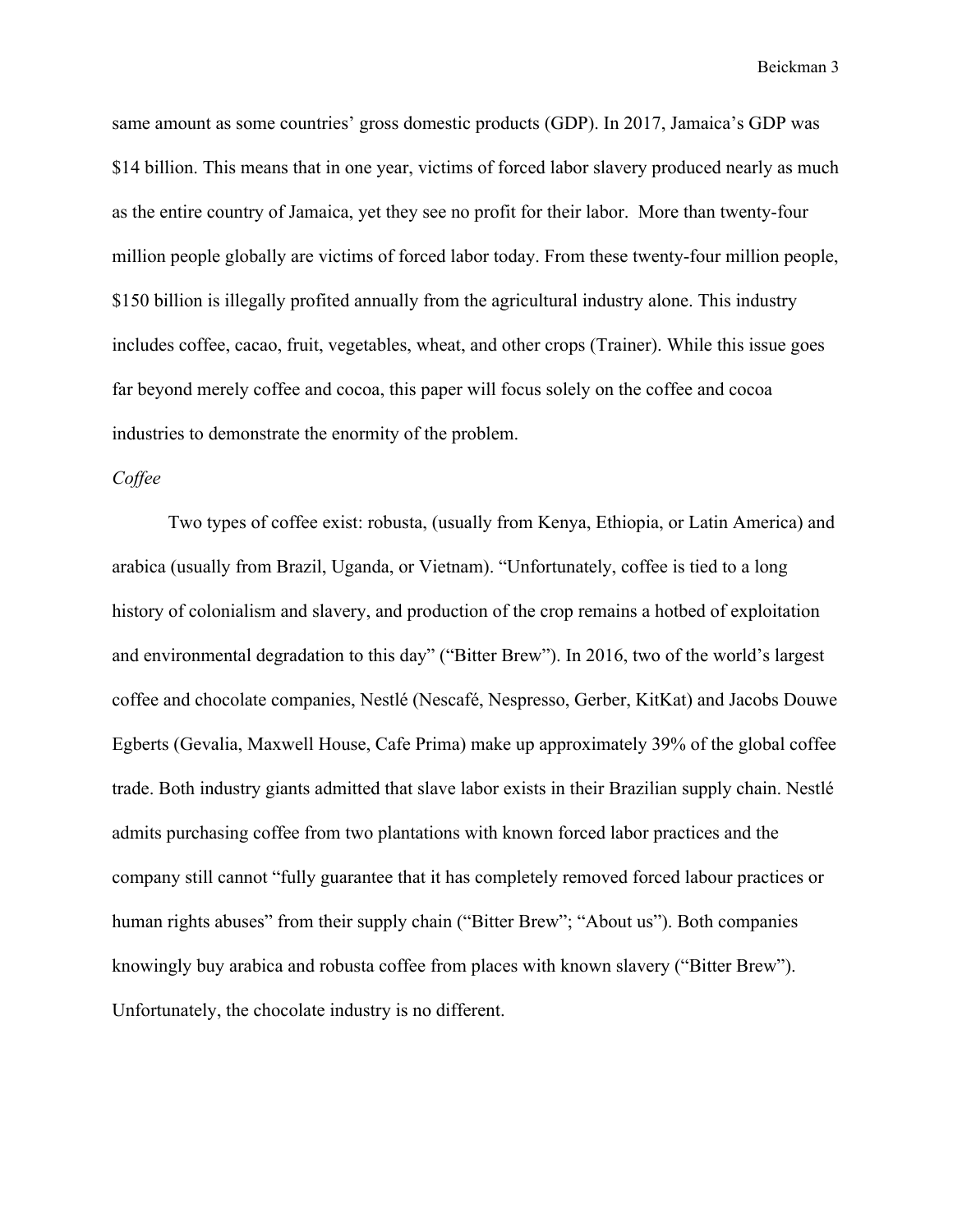### *Chocolate*

Three main types of chocolate exist today: dark, milk, and white. All three, however, are made from the same kind of cacao plant, and America's appetite for it is insatiable. The cacao plant grows in tropical climates, namely the Ivory Coast, Cameroon, Ghana, and Nigeria ("Cocoa Production"). The cacao pods are picked, roasted, bagged, and transported to distribution centers ("Cocao Production"). Children, providing much of this manual labor, are often mistreated, underpaid, and hidden in the shadows (Beech). Companies that produce cocoa and coffee on the backs of slave labor are often deceptive when it comes to their supply chain transparency.

### *Coffee/Chocolate Statistics*

In a 2016 study conducted by Know the Chain, (a nonprofit organization advocating for corporate transparency) KTC graded the largest food and drink companies in the world on various criteria (purchasing practices, recruitment, traceability, etc). The highest possible grade was 100% ("2016 Food"). Unfortunately, "Companies tend to score low across all themes assessed, with an average overall score of 30/100" (Grossman). Within the cocoa industry, Nestlé scored the highest, with a mere 57/100. Hershey scored a disappointing 27/100 (Grossman). When it comes to coffee, the Corporate Human Rights Benchmark(CHRB) gave Starbucks a mere 8.5/100 (using the same scale as the KTC report). KTC's latest report reveals that "most (companies) need to do far more to keep forced labor out of their supply chains" (Grossman). Because of results like this, supply chain transparency laws seek to mitigate the problem. Multiple companies, however, like those mentioned above, have failed to follow these laws and are perpetuating labor trafficking in their foreign plantations today.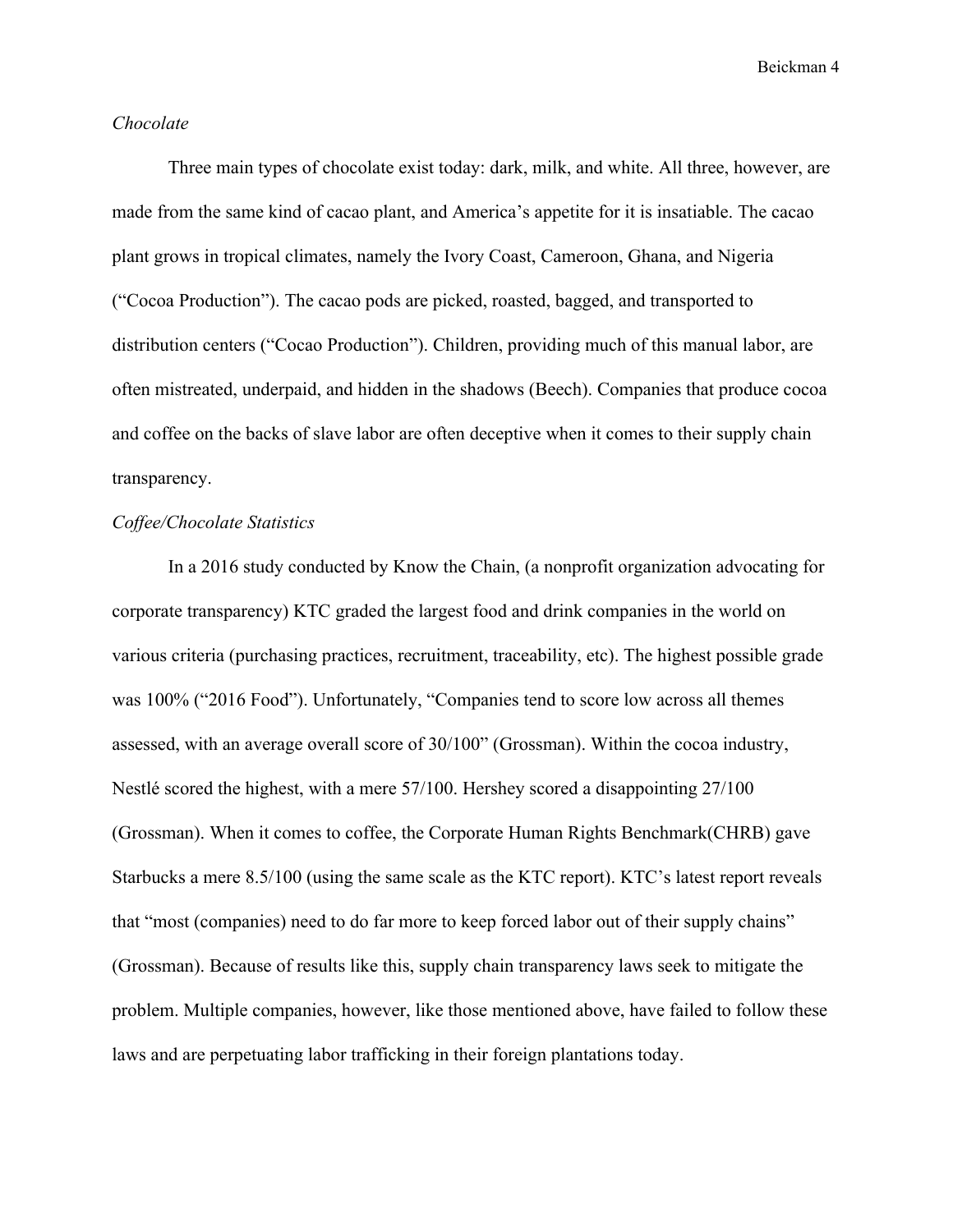## **Current Legal Solutions**

## *Supply Chain Transparency*

A transparency law can be one of two kinds. The first is a "self-disclosure by companies regarding their efforts to combat human trafficking in their own supply chains" (Matuszak). The other "requires companies to undergo audits and be certified" (Matuszak). In agriculture, these transparency laws include disclosure about a company's profits, employees, supply chains, and production (Matuszak). The *boxes* needing *checked* for such laws include, but are not limited to: "verification, audits, certification, internal accountability, training" (Matuszak). Supply chain transparency laws are intended to ensure that the origins of *products and services* is genuine and that this information is readily available to consumers and other companies within a brand's supply chain. Such laws aim to create transparency pertaining to all raw sources of the product and all labor practices necessary to create the end product. Supply chain transparency laws aim to reduce, if not end, forced labor in the supply chains of corporate giants like Nestlé and Hershey and to increase consumer awareness by requiring companies to publicly post supply chain information on their websites. For companies such as Nestlé and Jacob Douwe Egberts, however, this is in progress but not yet completed.

While supply chain transparency is currently enacted in several states, it is not yet required at a federal level. Some federal supply chain laws, however, are currently proposed, such as H.R. 7089. This law would require companies to disclose all measures taken to fight forced labor, slavery, and human trafficking in a company's supply chain and how they went about it (Groff). California took the first leap in 2010, proposing one of the first supply chain transparency laws in the world. In January 2012, California passed the Supply Chains Act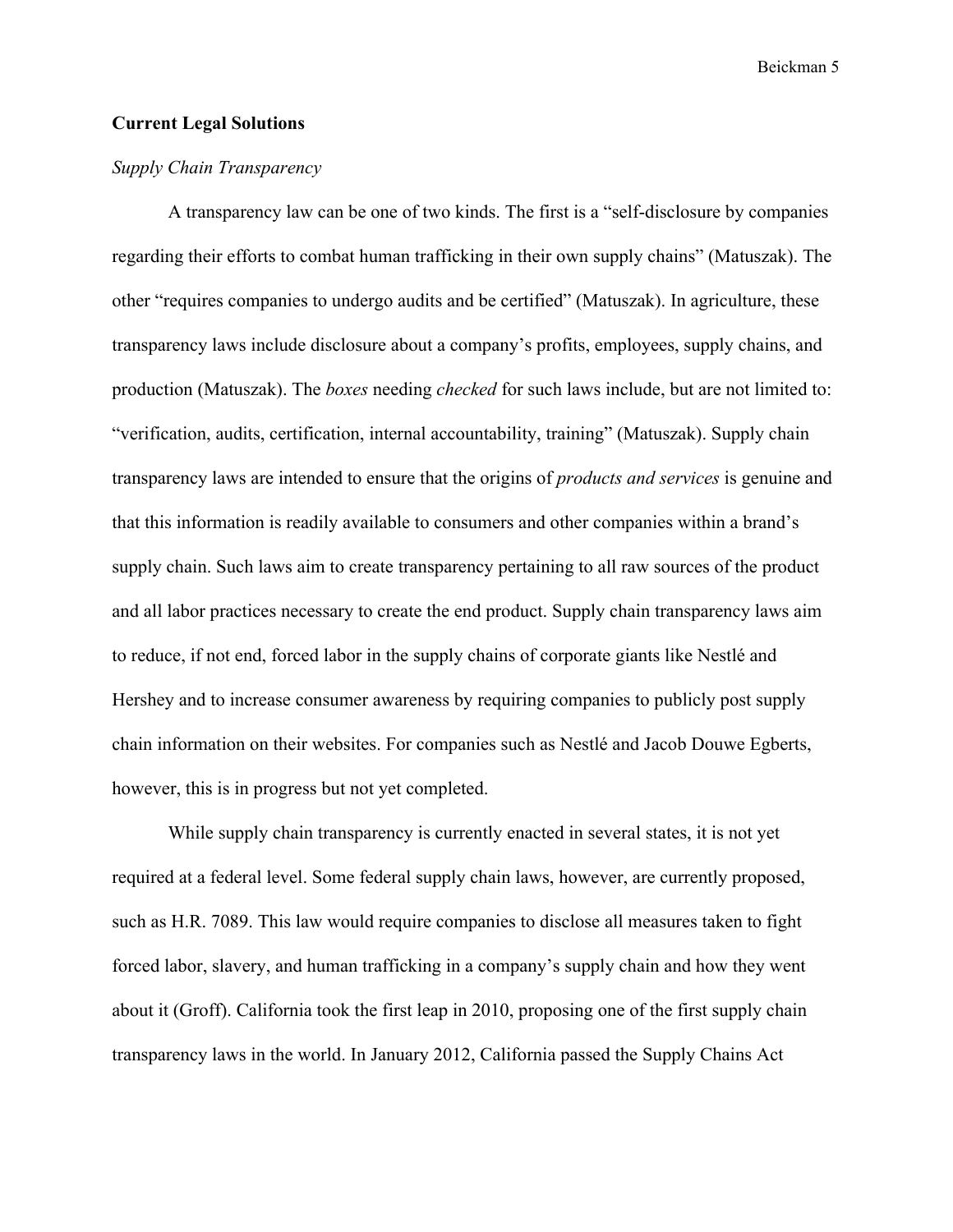introduced in 2010. This law ensures that all retail sellers and manufacturers doing business in California (with worldwide gross incomes in excess of \$100 million) disclose all activity and information concerning their supply chains (California State). This information must be displayed publicly on the company's website, readily available to anyone. Washington quickly fell into step with Senate Bill 5693, focusing on transparency in the agricultural industries specifically (Groff).

While both laws are enormous step toward transparency, they simply do not go far enough. The Supply Chain Act "does not mandate that businesses implement new measures to ensure that their product supply chains are free from human trafficking and slavery" (California State). These laws do not safeguard supply chains, nor do they require companies to actively fight forced labor; they merely require the disclosure of all activity. These laws also do not include retail sellers or manufacturers making less than \$100 million a year. Many companies do not enforce supply chain transparency, nor plan to anytime soon. Francesca De La Torre, writer and author for *Ethical Consumer* recently revealed that Starbucks sold its retail coffee production to Nestlé for \$7.1 billion (De La Torre). The espresso blend is its only ethically sourced retail product. This single ethical choice is likely a result of pressure from consumers, not due to any altruistic motivation within the brand. Starbucks is also frequently boycotted by informed consumers for its opaque information detailing the origins of its coffee, food, etc. Though transparency laws are a good first step, it is up to consumers to know where to look and what to buy. This search is aided by fair trade certification.

*Fair Trade Certification*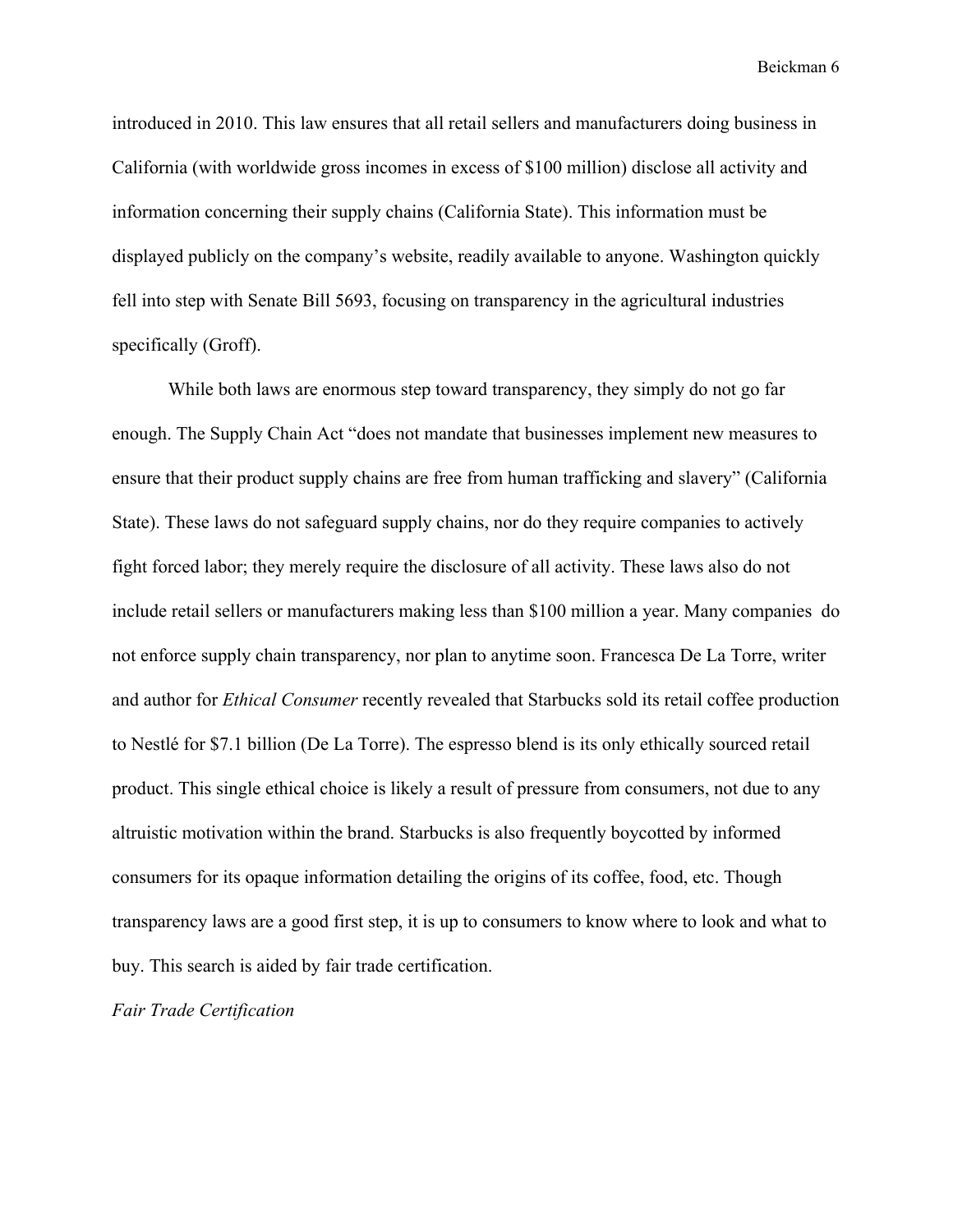Fair trade "certification bodies" began to emerge as the awareness of forced labor spread. In the United States alone, five recognized fair trade labels exist: Fair Trade International, Fair Trade U.S.A., Fair for Life, the World Fair Trade Organization, and the Fair Trade Federation ("Navigating Fair Trade"). Fair Trade USA, however, is responsible for eight-hundred plus certified cocoa or coffee companies (manufacturers and distributors). For coffee and cocoa industries specifically, the fair trade label reads, "Fair Trade Certified." The label exists "to enable sustainable development and community empowerment by cultivating a more equitable global trade model that benefits farmers, workers, consumers, industry and the earth" ("Navigating Fair Trade").

 Fair Trade USA fights for ethical coffee and cocoa production all over the world. But just because a product is labeled *fair trade* does not always mean it is ethically produced. Starbucks, in fact, has created its own ethical supply chain certification (C.A.F.E.-Coffee and Farmer Equity) to ensure ethical farming practices. However,"the discovery of slavery-like conditions" in C.A.F.E. certified farms demonstrates inevitable flaws in the certification process (Penha). Due to the enormous size of companies like Starbucks, it may be impossible to ensure 100% compliance from every participant. "In fact, only about 5% of chocolate around the world is currently produced ethically. The other 95%, unfortunately, is contingent upon the perpetual enslavement of children" (Beech).This does not mean that all *companies* are unethical, merely that the way the product is produced is unethical. On July 30th, 2015, the Payson Center for International Development at Tulane University conducted a study showing a fifty-one percent increase in the cocoa industry's enslavement of young children (Beech; Haglage). Even though it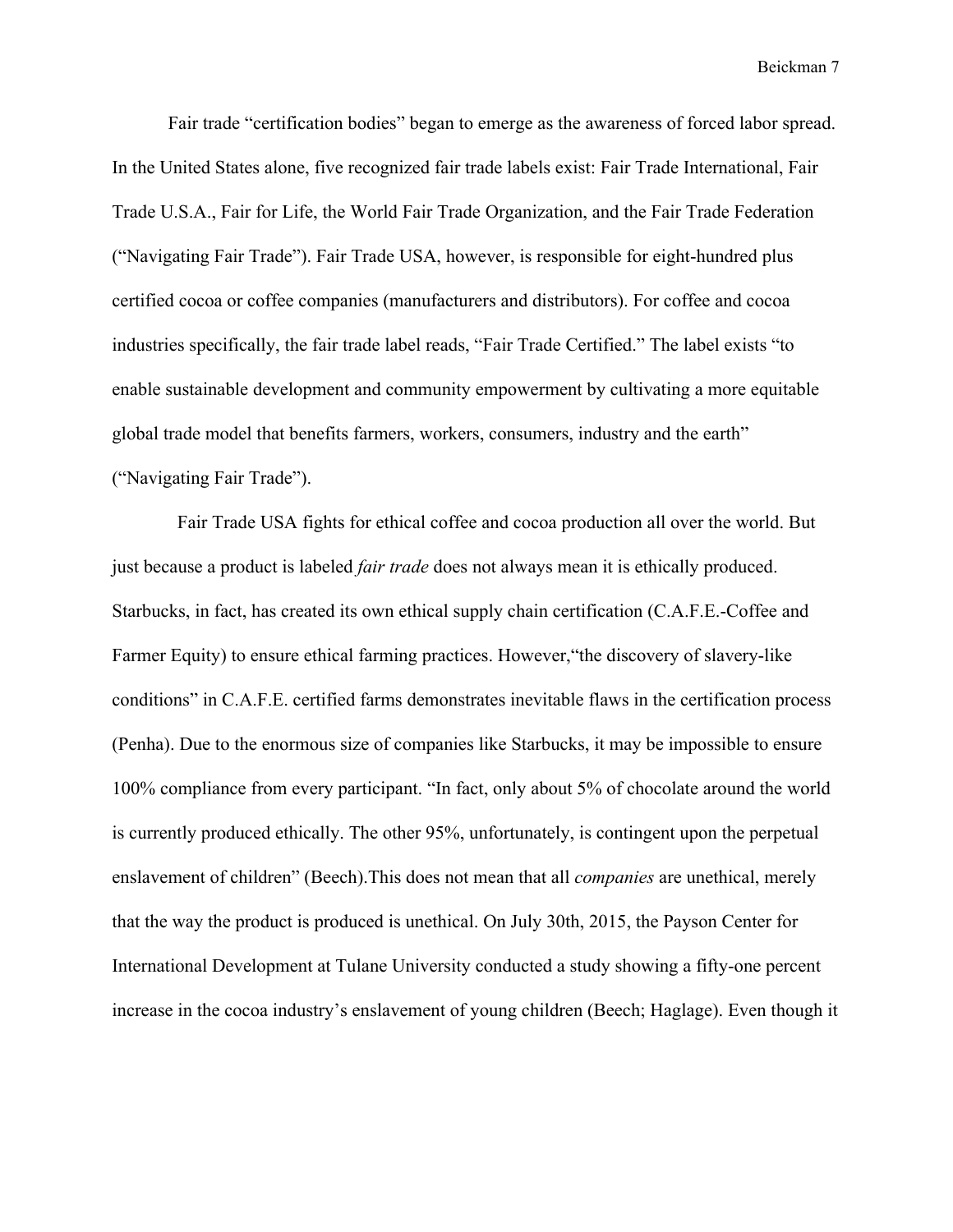may have a label on it, consumers must be diligent when buying products to ensure they are not inadvertently owning slaves.

### **Biblical Perspective**

Is this an issue Christians should even be concerned about? Is it a slippery slope towards liberal theology under the guise of social justice? Or is it an opportunity to demonstrate Christ-like character? John Piper, founder of *desiringGod.org* and Chancellor of Bethlehem College and Seminary in Minneapolis, claims that many Christians today believe "Social justice is merely a buzz word among millenials that preaches a social gospel rather than a biblical gospel" (Piper). Some Christians may equate the fight against modern slavery as a liberal social justice agenda rather than a gospel issue. They fear that if the church emphasizes this cultural tragedy, the gospel will become "more social than gospel" (De Young). This, in their estimation, could cause well-meaning Christians to stray from biblical orthodoxy into liberal heresy. Their fear is not wholly irrational. Christians can become so enamored with the culture, that they inadvertently walk away from the faith, or stray into a form of liberal theology. Is the battle of against modern slavery a *true gospel* issue?

## *Social Justice*

 It depends on one's definitions of social justice and the gospel. Social justice can be defined as, "treating people equitably, working for systems and structures that are fair, and looking out for the weak and the vulnerable" (De Young). This definition defines a justice that truly cares about taking care of the old, the young, the ill, and protecting the weak, the unpopular, the vulnerable, and the hidden (Carter); or as Lisa Kristine, journalist and author, explains, "the skeletons in the closet." This definition is certainly something every Christian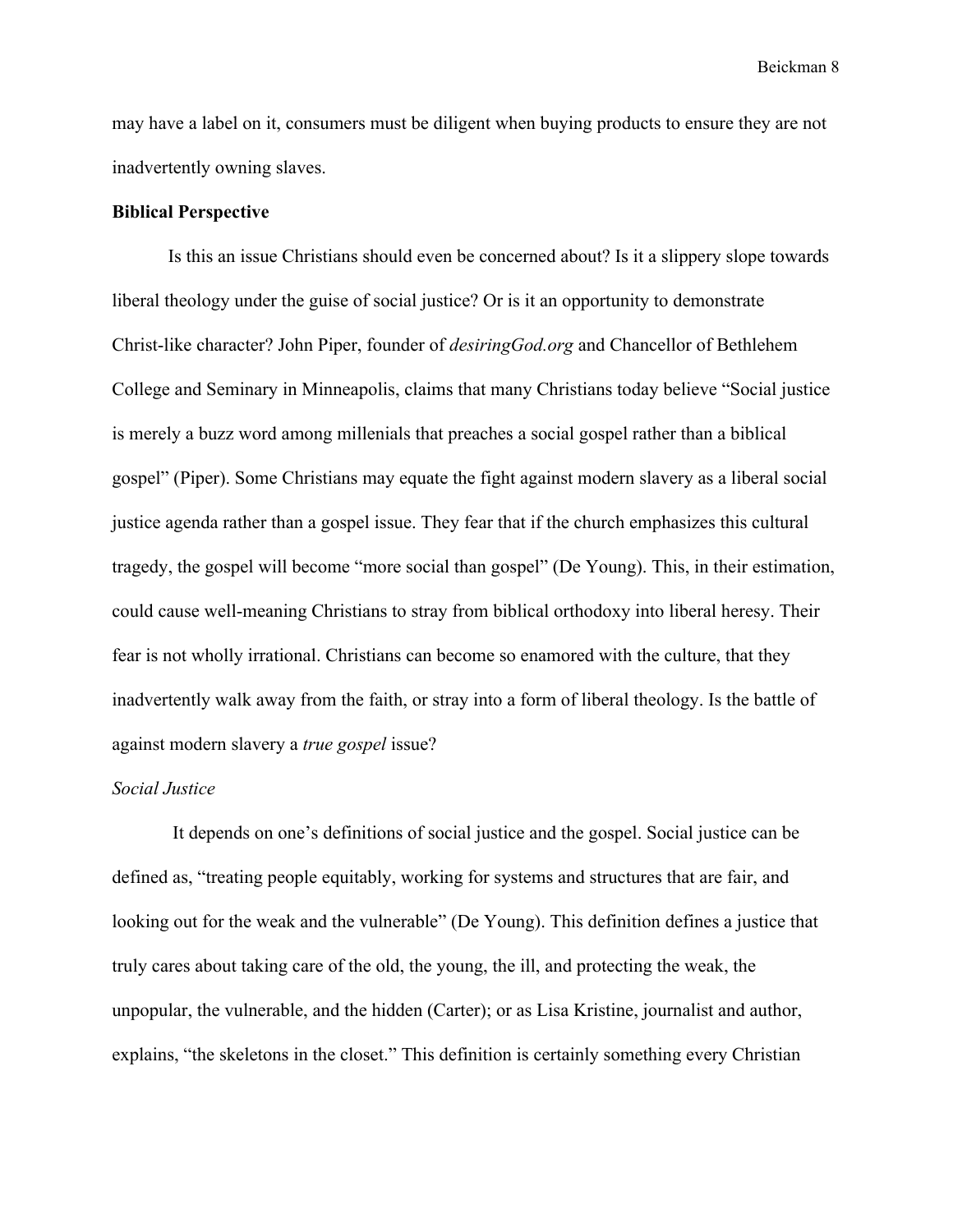should agree with, but are social justice issues gospel issues? Kevin De Young, senior pastor of Christ Covenant Church and council member of the Gospel Coalition, proposes that if "gospel issue" means "we are smuggling good works into the *sola fide* (faith alone) side of the equation" then social justice is certainly not a gospel issue. Likewise, if *social issue* means "as important as the proclamation of Christ crucified" it would also not be a gospel issue, as nothing should be more important than that (save the gospel story) (De Young). However, if gospel issue means "a necessary concern of those who have been saved by the gospel" or "one aspect of what it means to keep in step with the gospel" or "realities without which you may not be truly believing the gospel," then *social justice*, especially as it pertains to forced labor, really is a gospel issue (De Young).

## *Biblical Mandate*

We are called by Christ to love one another, and social justice, as defined above, is "part and parcel" (De Young) of loving our neighbor as ourselves (Matthew 22:39b, ESV). We are called as Christians to look after the poor and needy, to treat others with the same love Christ showed us. The Bible is filled with support for this notion:

- "Speak up for those who cannot speak for themselves, for the rights of all who are destitute. Speak up and judge fairly; defend the rights of the poor and needy" (Proverbs 31:8-9, ESV).
- "You shall love your neighbor as yourself" (Matthew 22:39b).
- "The Spirit of the Lord is upon me, because he has anointed me to proclaim good news to the poor. He has sent me to proclaim liberty to the captives and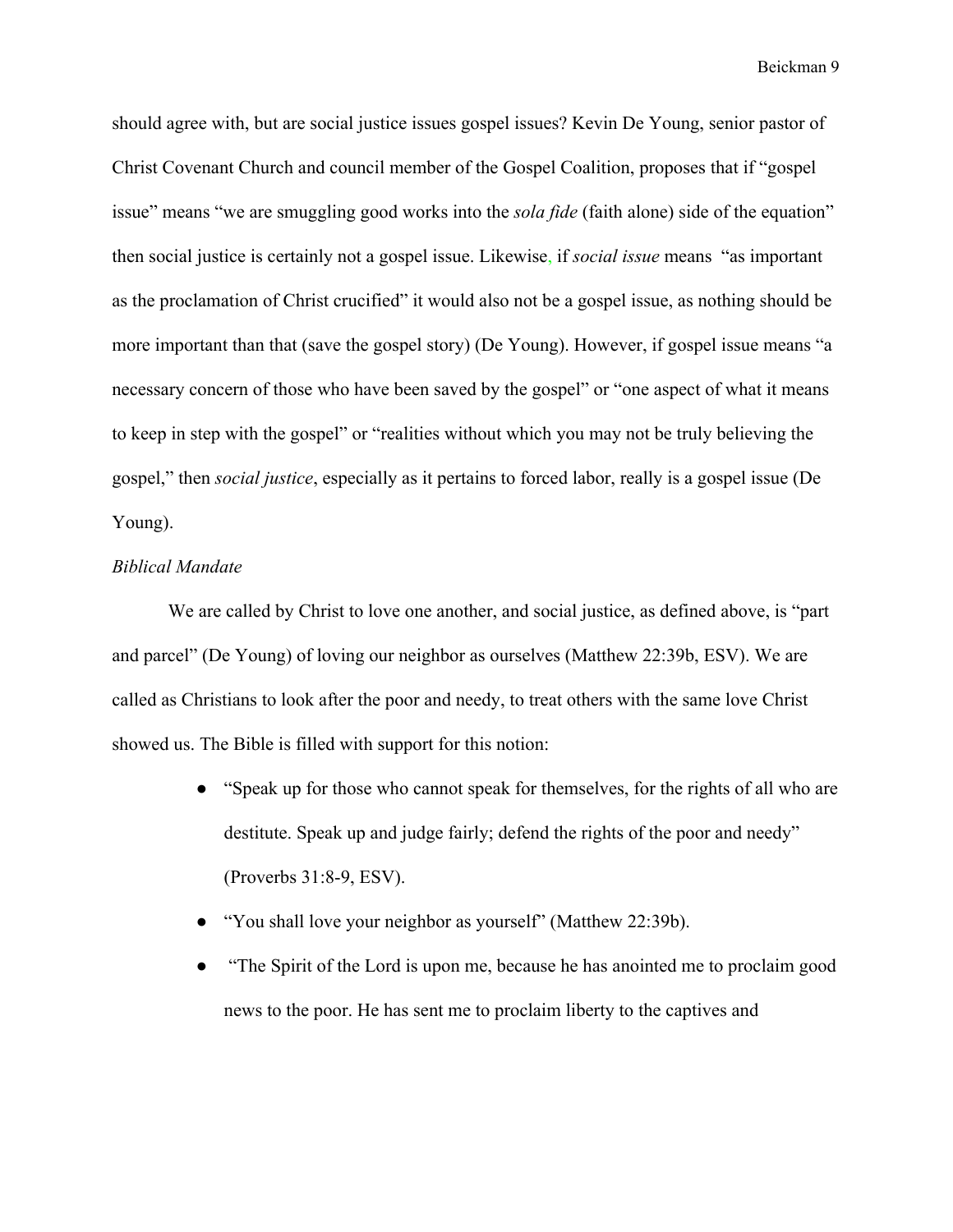recovering of sight to the blind, to set at liberty those who are oppressed" (Luke 4:18).

- "The Lord is a stronghold for the oppressed, a stronghold in times of trouble" (Psalm 9:9).
- "He has shown you, O man, what is good; and what does the Lord require of you but to do justice, and to love kindness, and to walk humbly with your God" (Micah 6:8).
- ...

 Not only are we called to love our neighbor, but we ourselves were also once slavesslaves to sin (Romans 6:17-18). In our bondage, Christ came to us and freed us from the chains that grasped us. We in turn, should long to free others of their bondage. As freed slaves, we should have a heart for those who continue in bondage — whether spiritual or physical, and in many cases, it's both. It should be our desire to continue in the path that Jesus set out for us in his earthly ministry: to proclaim good news to the poor, to proclaim liberty to the captives, to set at liberty those who are oppressed (Reaoch). As Christ-followers, we should long to fulfill God's law (Romans 13:8-10). Loving our neighbor is a fulfillment of God's law: "Two times (vv. 8, 10) Paul says that the command to love our neighbor is the 'fulfillment of the law'" (Piper). Love for God is really manifested in the way we treat others: "Love for God comes to visible manifestation when we love others. Or you could say, our love for God is 'fulfilled' when we love others" (Piper). Even if we do not choose to use the term "social justice,":

> Christians are engaged in social justice when we advocate for issues such as abortion, racial reconciliation, religious liberty, and sex trafficking. We engage in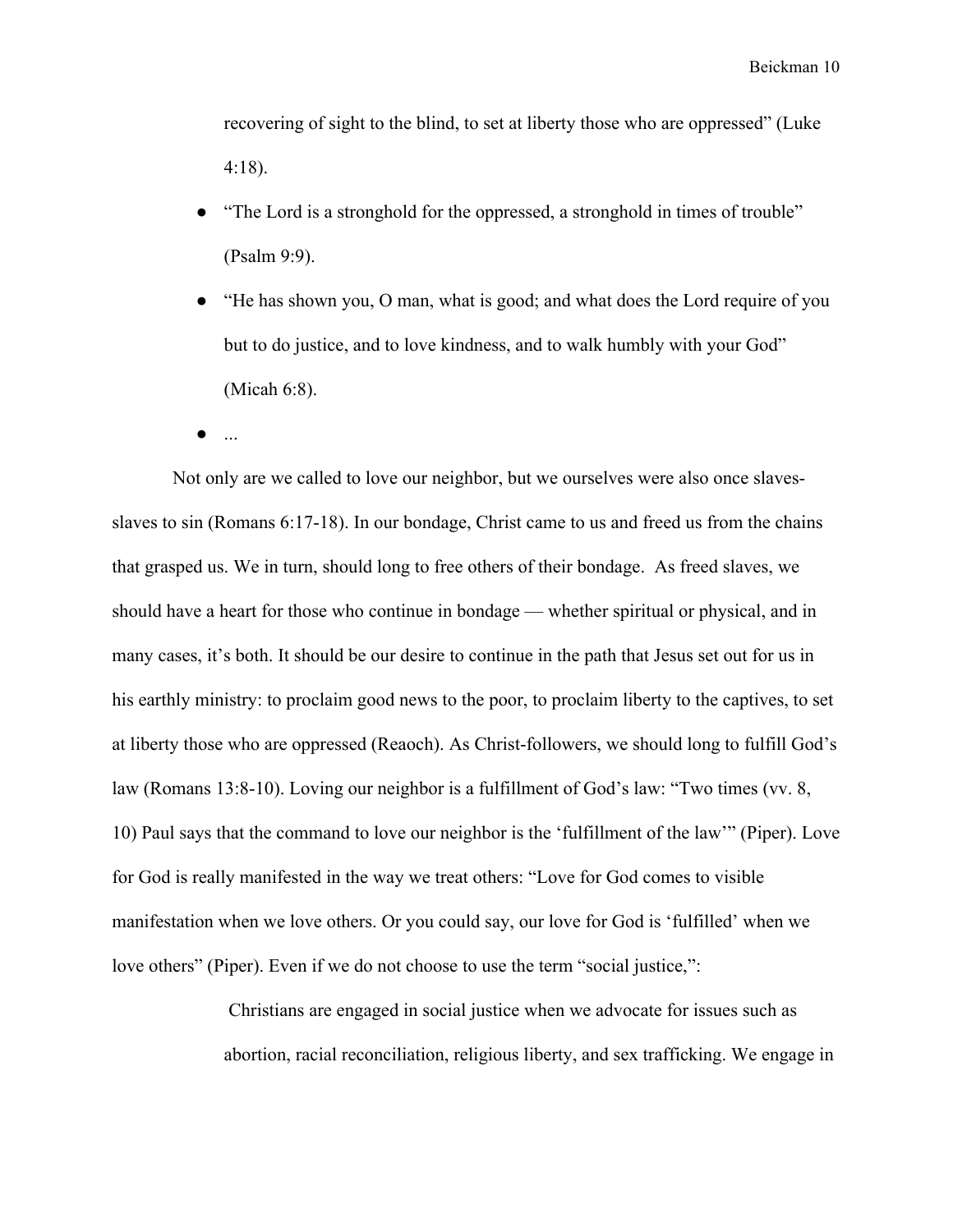social justice whenever we seek moral reform of our society in a way that ensures every person is treated with dignity and given their due. (Carter)

Therefore, Christians should be most concerned with following God's law and loving their neighbors. This should compel all Christians to bring about justice, social or not.

The vulnerable mentioned in the paragraph above includes those inadvertently oppressed by consumers through companies like Hershey, Nestlé, Starbucks, and Jacobs Douwe Egberts. When people buy from companies perpetuating forced labor, they are not loving their neighbor well. They are instead putting the whip in the hand of the oppressor, prolonging the suffering of others. Lisa Kristine, photographer and Free the Slaves volunteer, has spent the last twenty-eight years of her life dedicated to visiting and photographing different places all over the world infected by forced labor. She now speaks out against slavery in all industries- brick, agriculture, textile, etc:

> I had certainly known it existed in the world, but not to such a degree...I felt so horrible and honestly ashamed at my own lack of knowledge of this atrocity happening in my own lifetime, and I thought, if I didn't know, how many other people don't know?

Many people are just like Lisa- ignorant of the atrocities of modern slavery.

Christians, however, are called by God to be aware of and respond to injustice. In the coffee and cocoa industries, for example, hundreds of innocent image-bearers are worked to death everyday. Remembering that the average lifespan of a victim in slavery is seven years should convict followers of Christ (Sudhalter). This reality should ignite a fire in the heart of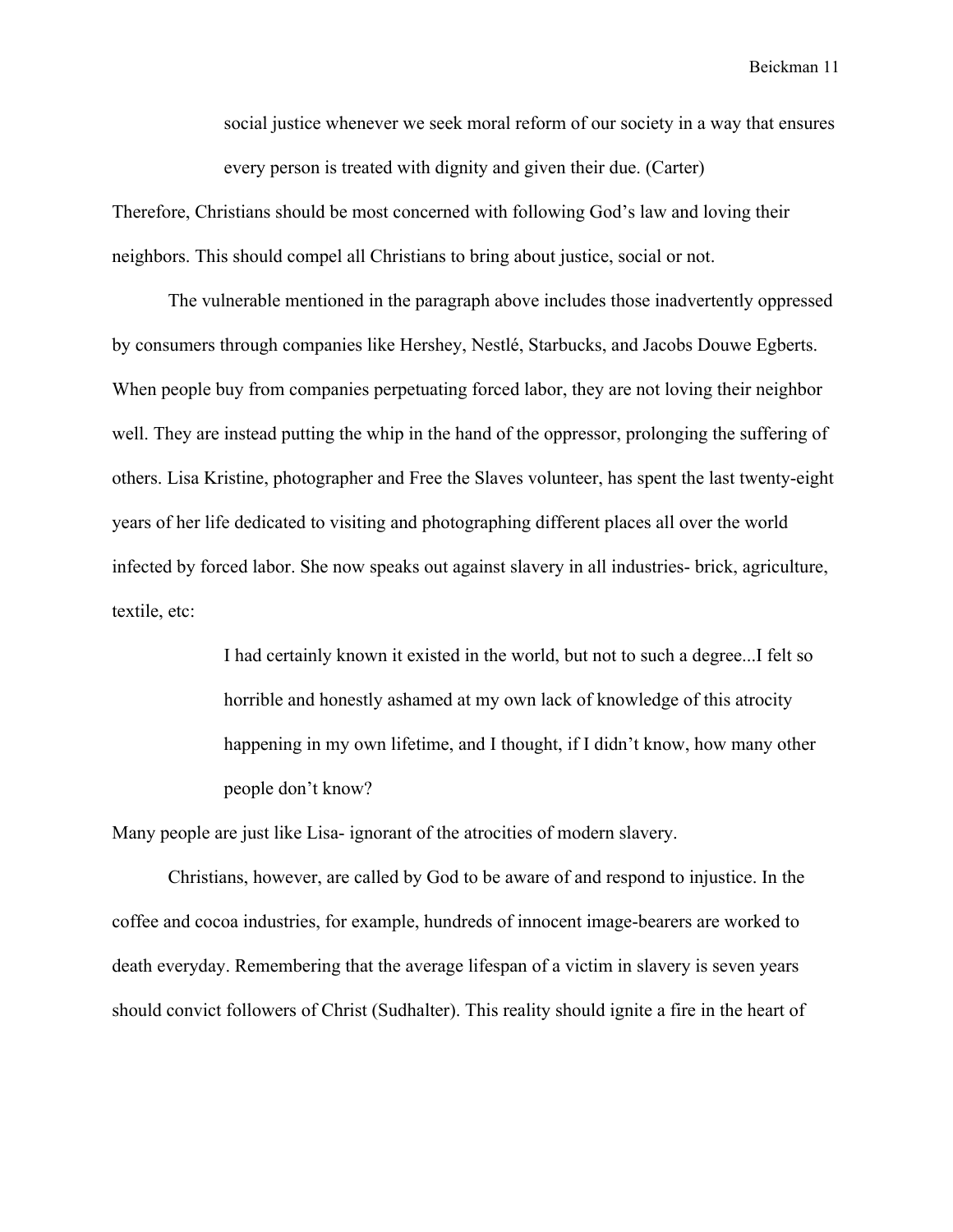every believer. It should motivate consumers to uncover the slavery going on in their own backyards and in their coffee pots. It should drive Christians to action.

## **Practical Steps**

 As labor trafficking is certainly an injustice, Christians should advocate for its victims whenever possible. Many practical steps can be taken to speak out against forced labor. According to non-profit anti-slavery organization Exodus Road explains, "Justice," in fact, "is in the hands of the ordinary." Many think only police or trafficking organizations truly fight slavery. If slavery is to be fought, however, all must join forces to overcome it. "Human trafficking must be fought from within a culture if it's to be effectively fought at all" (Exodus Road). This organization realizes a need for all people to enact justice. The hope is not only to free slaves, but to encourage ordinary people to do extraordinary acts. Acting justly requires no special qualifications. It needs no special badge, permit, age, name, or gender; only a desire to see justice enacted for the benefit of victims and the downfall of captors.

#### *Raise Awareness*

In the last ten years, many have begun to take action against forced labor. In agriculture, manufacturers are becoming more and more dedicated to eradicating forced labor in their supply chains. Farms are often hubs for forced labor practices. Thus employment transparency, as well as better working conditions, are well looked into. As awareness of forced labor increases, more and more people are recognizing it.

But companies and their employees are not the only people who should know and act. Nestlé reported that by 2020 they will have the *Nescafé Plan* and the *Nespresso AAA Sustainable Quality Program* running. These programs will help Nestlé "to source more and more of our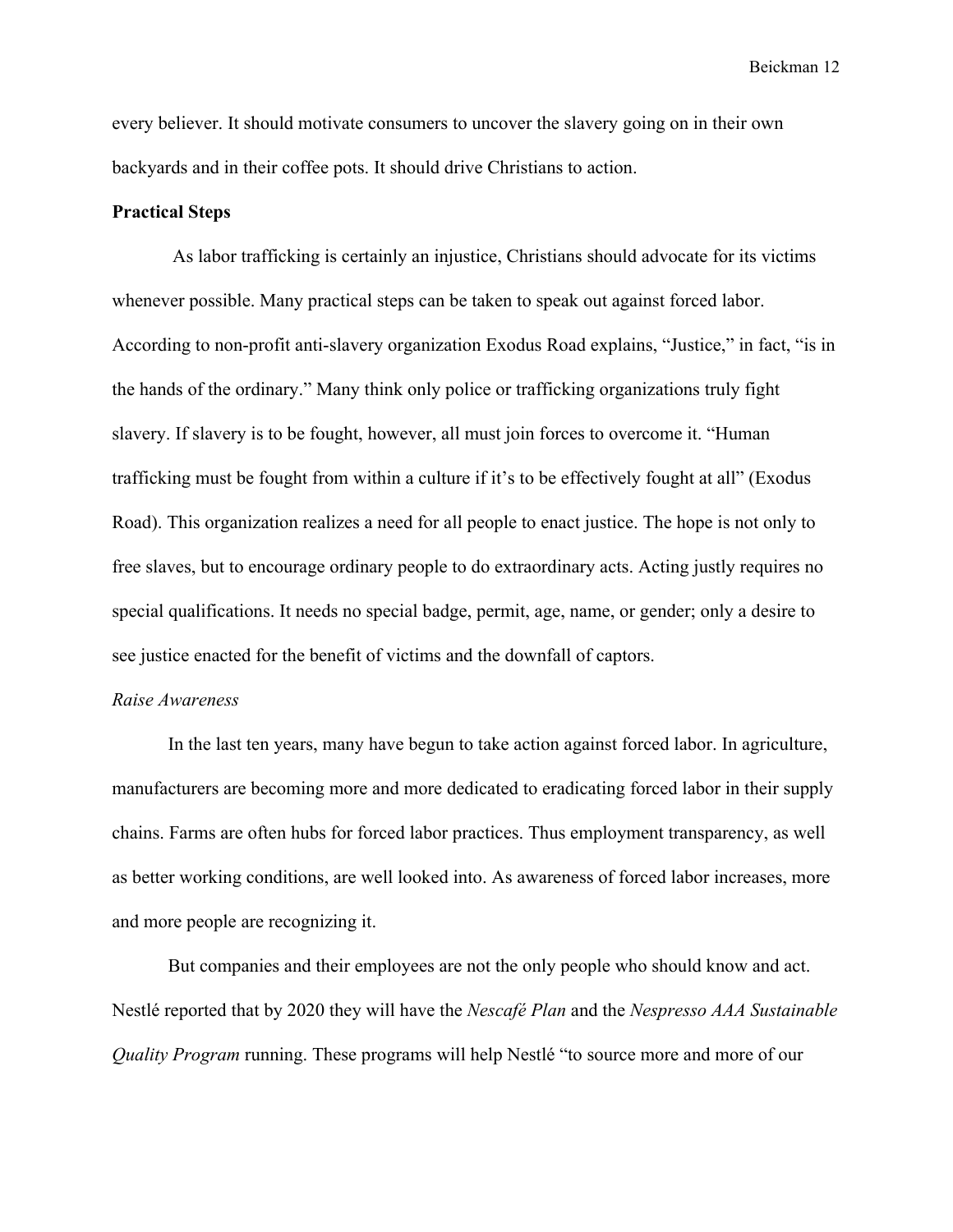coffee sustainably" ("About Us"). By 2020 they plan to improve economies in four of the world's largest coffee-producing countries, to ensure at least 70% of their Nescafé coffee is "responsibly sourced", and to "monitor and improve labor rights in at least two coffee-sourcing countries" ("About us"). Because the knowledge of slavery is widening, more and more companies like Nestlé are proposing plans to aid in forced labor's end, but even then, only 70% of their coffee will be ethically and responsibly sourced.

Jacob Douwe Egberts has also joined the fight by purchasing coffee and tea from places that are Rainforest Alliance and Fair Trade certified ("At the Source"). They also partner directly with their suppliers through the Supplier Initiative and hold meetings every two years to "identify and address priority issues in our supply chains" ("At the Source"). The progress toward freedom and ethically sourced products is growing exponentially, but forced labor should not be discussed and fought against every two years. It should be fought every second of every day. Companies such as Nestlé and Jacob Douwe Egberts can only go so far so fast. It is up to consumers to know about the products they purchase and the companies they purchase products from.

For coffee and cocoa, there are a plethora of brands drowning in a sea of forced labor, but good and ethical brands are available to consumers. Consumers must research the products they buy. The Food Empowerment Project (FEP) studies brands of chocolate from around the world to compile a list they feel comfortable recommending, as well as those they absolutely do not. They recommend over five-hundred chocolate brands that are anti-forced labor and fair trade. The list of *non-recommendable* chocolates, however, exceeds a thousand. Therefore, nearly one-third of the chocolate in the world is ethically made, yet consumers frequently choose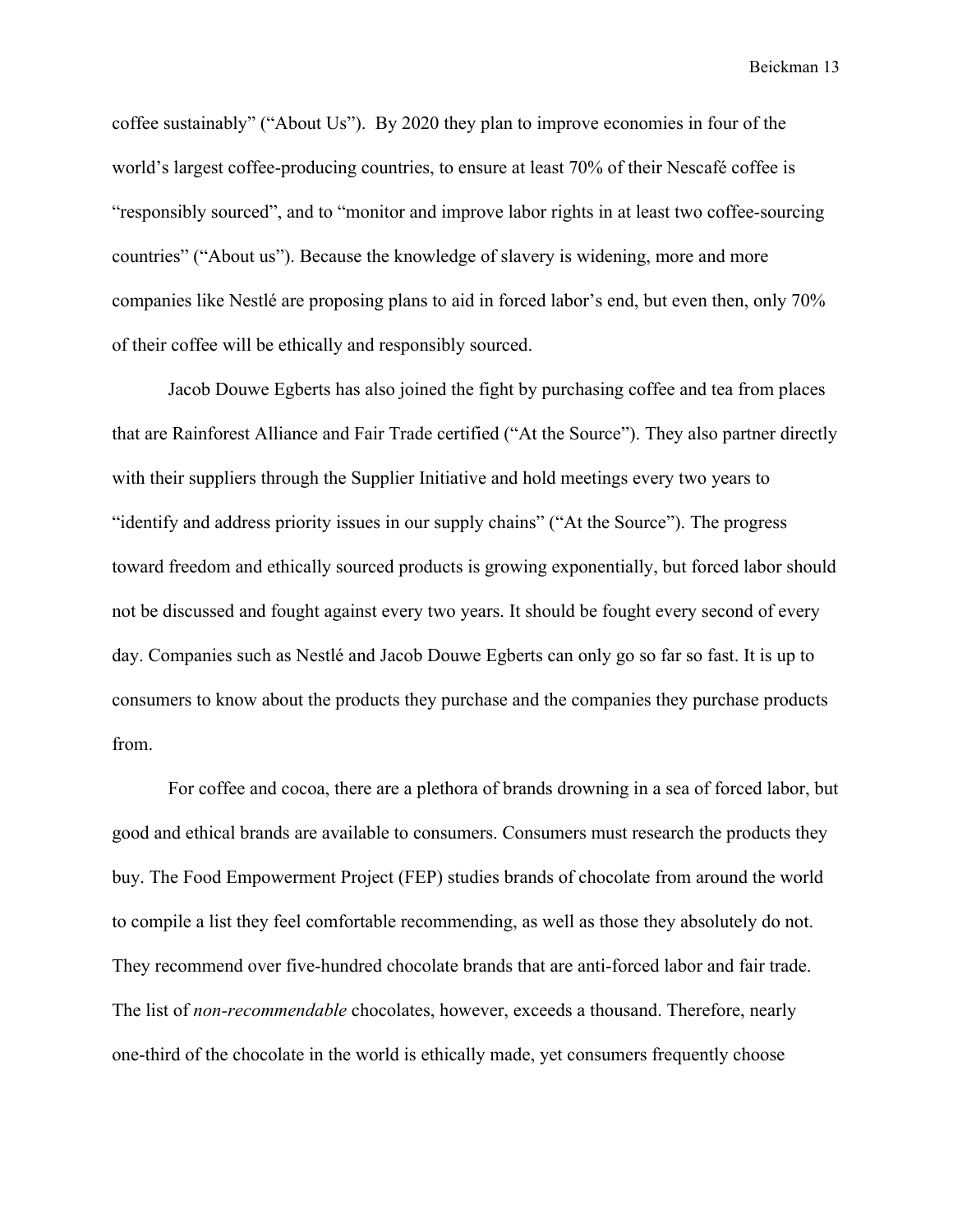name-brands like Hershey, because it is usually the cheaper option. This option also enslaves the innocent. Unethical brands abound and consumers must familiarize themselves with what they are actually buying. Many ethical brands are admittedly a little more expensive, but a human life is worth a few pennies more. The image of children worked from morning until night with no pay stains consumer's hands. It should create a distaste for brands like Hershey and Nestlé and Starbucks, until they have fully enacted plans like the Nescafé and Nespresso AAA programs. This image should drive Christian consumers in particular to know the product, to know the chain, to choose ethical purchases, even if it costs a dollar or two more.

## *Serve*

This drive to know and act should lead to even greater involvement. There are over one thousand nonprofit organizations in the world today fighting for the freedom of the enslaved ("Bitter Brew"; "F.E.P's Chocolate list"; "How to Help", et al). Of those organizations, eleven of them are specifically dedicated to fighting forced labor in agriculture and other industries. Many nonprofits are waiting for volunteers, waiting for people who care, waiting for the day when forced labor and human trafficking no longer exist. Christians should long for a world that is free from slavery and oppression. That is why organizations like Free the Slaves, the A21 Campaign, and Anti-Slavery International were created: to encourage ordinary people to do extraordinary acts. They offer opportunities to help assimilate freed slaves back into a normal life and find the rescued safe places to live. These organizations (and others like them) feed, clothe, comfort, and bring victims into safe homes.

If you are unable to volunteer physically, there are others ways to contribute. You can donate, offer emotional support, or pray for the freed captives. International Justice Mission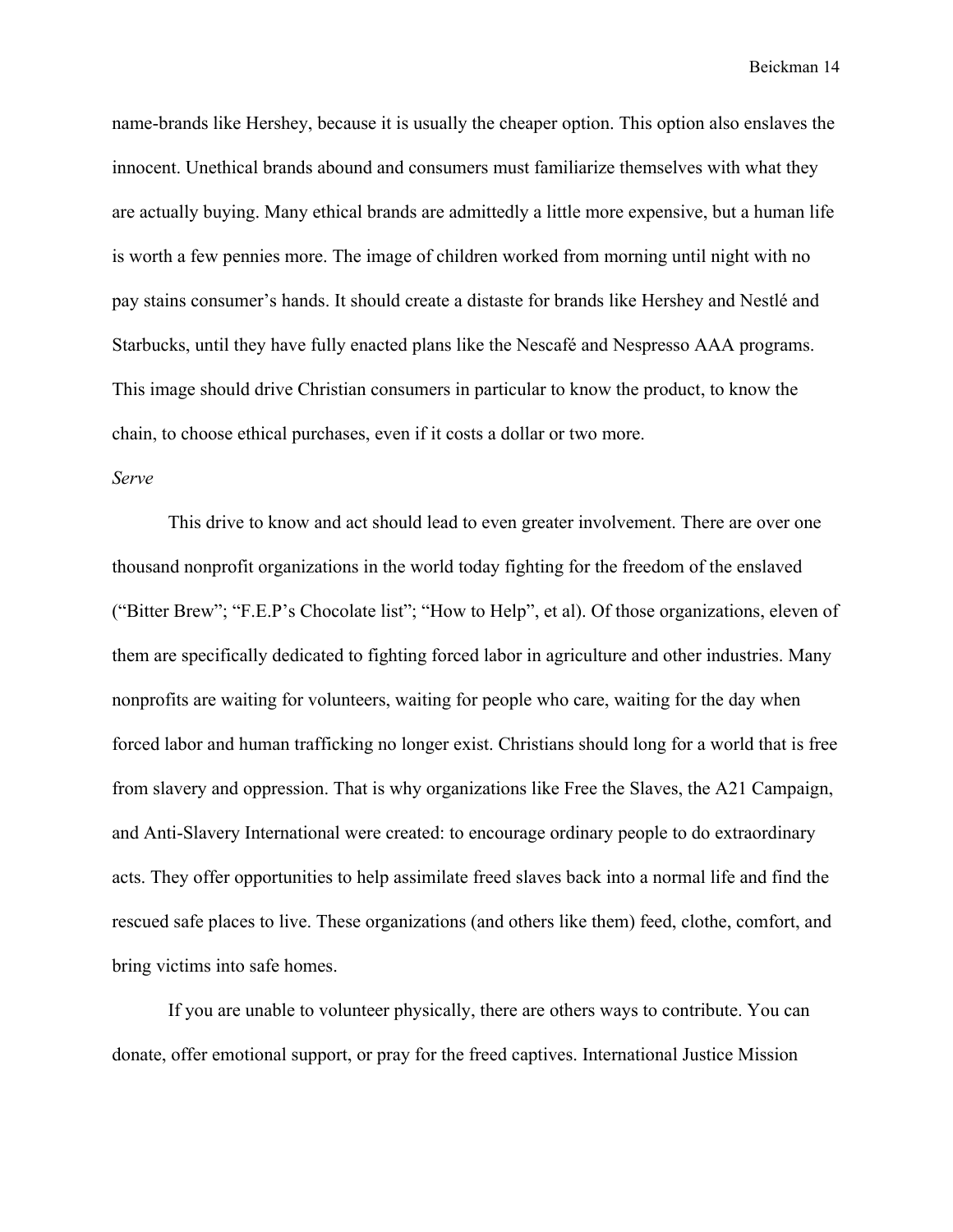(IJM) benefits from participants in Dressember every year where in the month of December, all who participate wear either a dress or tie and post a picture on social media to spread the word and raise money to free captives. The Dressember organization supports several anti-trafficking organizations each year. Ample opportunities present themselves to ordinary people willing to offer a hand of aid. But the ultimately, perhaps the best way to help these captives is merely consuming fewer unethically sourced products.

#### *Consume Less*

As difficult as it may be for many Americans to imagine, coffee and chocolate were considered luxuries in the U.S. until recent history. Chocolate was introduced to the United States on a Spanish ship in 1641 ("History of Chocolate"). The first chocolate house was opened in Boston in 1682 ("History of Chocolate"). Chocolate, however was still extremely rare since it required specific growing conditions. It was so rare and precious, in fact, that it was actually used as a currency at one point ("History of Chocolate"). As chocolate became easier to transport, consumers in America gobbled it up. Since those days, chocolate has become an everyday staple, alongside coffee ("History of Chocolate").

 Coffee, introduced to America in the 18th century, was initially used as a stimulant to keep soldiers fighting wars. It quickly became popular and today it is estimated that the 2.25 billion cups of coffee consumed in the U.S. everyday makeup 1.3 billion pounds of coffee (Avey). One major way to take action against slavery in the coffee and cocoa industries is to consume fewer unethically sourced products, and consume more ethically sourced products. Consumers vote with their dollars, and in this way, change will inevitably begin to shake the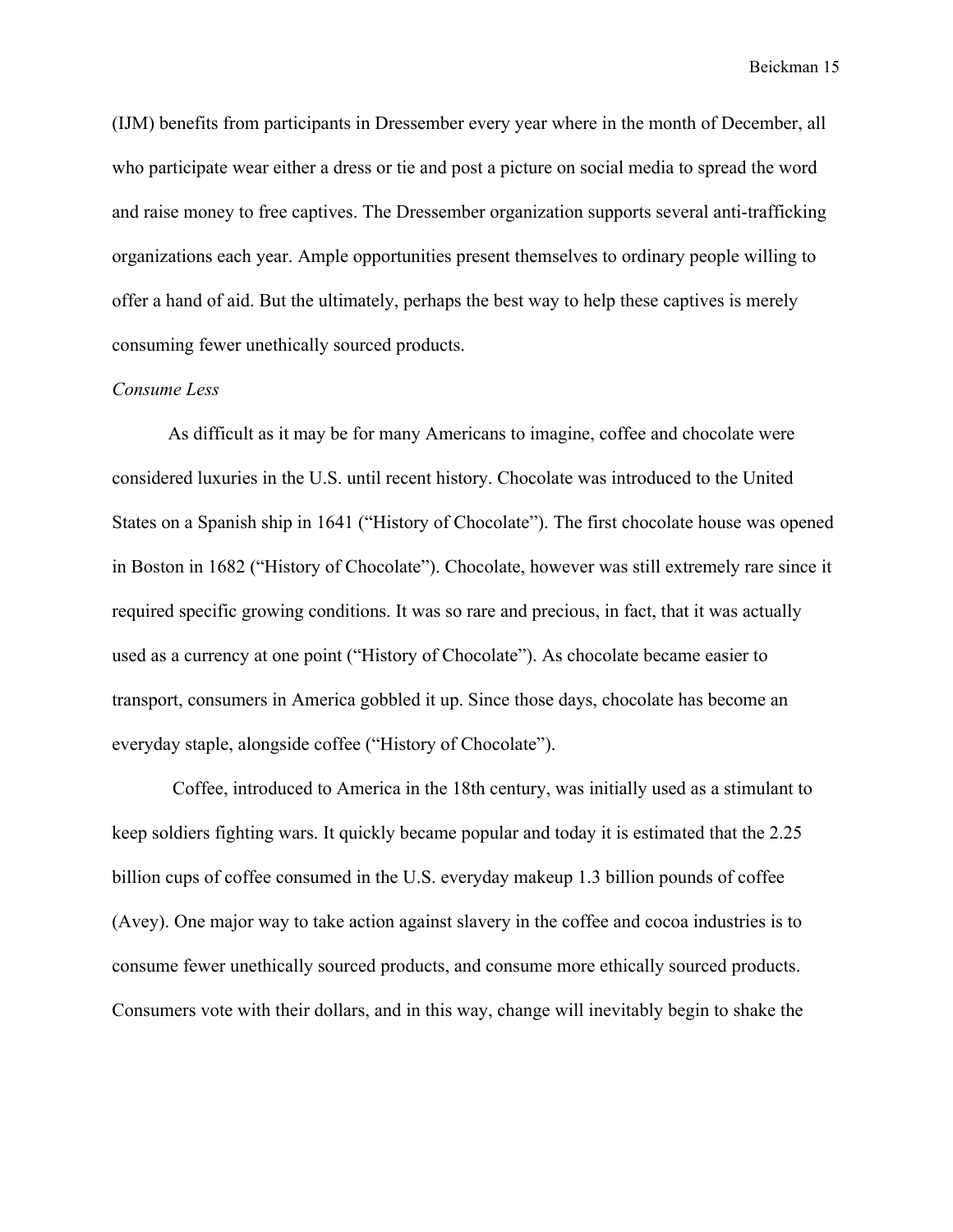system perpetuating human enslavement. Less emphasis on big impersonal business practices, means less oppression, less slavery.

## *Support Legislation*

A fourth action step toward the eradication of forced labor includes working within the system. Supporting legislation addressing the problem of slavery, encouraging representatives who support the captive's cause, and voting for those who truly care for the oppressed are practical examples. President Donald Trump has declared October 18, 2019, as National Slavery and Human Trafficking Awareness and Prevention Day. This focuses on the goal of ending the tragedy of modern slavery, and all should partake. People from across the nation come together with local authorities, charities, and individuals to raise money and resources to help those in slavery ("Anti-Slavery Day"). While this is a step in the right direction, it is even more important that Christians elect representatives willing to fight injustice. Colorado representatives like Larry Crowder, Angela Williams, Jovan Melton, and Joseph Salazar support this cause ("Amendment A"). It is vital for all people to encourage and support representatives and organizations who concern themselves with the issue of slavery. Many Christians are rightly concerned about issues of life like abortion. Slavery is an issue of life and death as well. If all Christians dedicated themselves to voting for and supporting truly *pro-life* candidates, the cycle of slavery could bend; it could even break.

# **Conclusion**

Therefore, Christians, as those appointed by God to care for the "least of these" (Matthew 25:40), should not only be aware of the injustice in today's industries, but act on that awareness. Even though transparency laws exist in some states, companies continue to bypass them and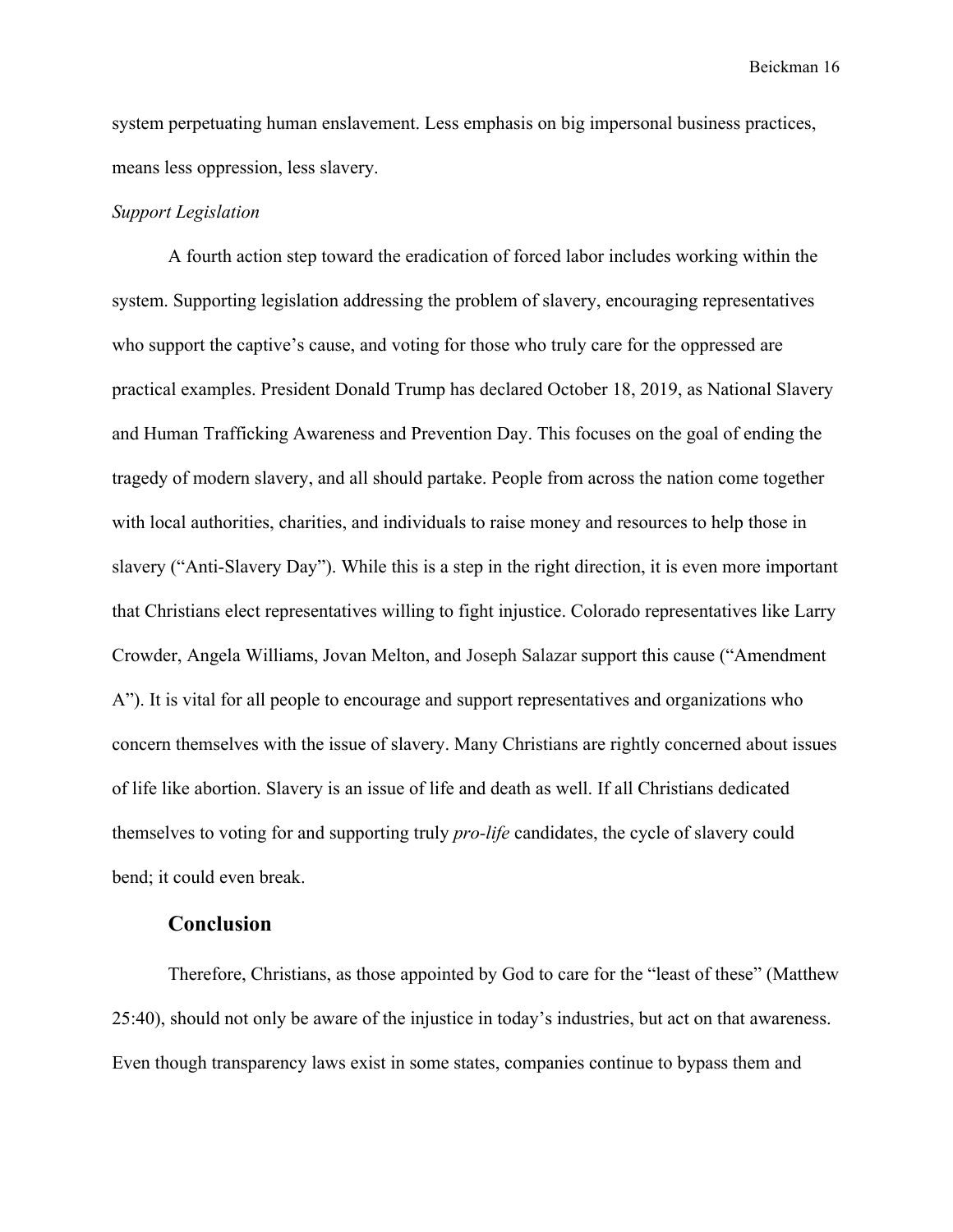oppress the vulnerable, especially in foreign countries like Vietnam, Ethiopia, and Brazil. Even fair trade labels, though a sign of ethical manufacturing, must be inspected before there can be any real assurance of ethical treatment in a company's supply chain and the wellbeing of its employees. These laws and labels are a good first step to breaking the cycle of mistreating millions of people around the world, but we must take it further to make a real difference. Christians are called by God to act on the weaker's behalf, to stand as guard for the oppressed and the needy, to make that difference. That is why consumers must not buy from companies who do not care for their employees, who bypass laws, and mass produce cheap products: companies like Hershey, Nestlé, Jacob Douwe Egberts, Starbucks. For the enslaved, the only luxury they have is death or liberation.

Christians should strive to create lasting peace in all of God's creation. Even slaves are a part of his kingdom and should be freed from their bondage just as Christians have been freed from their own bondages to sin. All people should be treated with respect and love. Buying from unethical companies supports the coercion and mistreatment of millions of people throughout the world. This is not creating peace of any kind. This is not loving our neighbor, or interceding for the broken and the weary. The products bought from unethical businesses oppress slaves. Therefore, consumers inadvertently oppress men, women, and children all over the world. How many slaves are you oppressing? How many graves must be dug in your name? How many lives are your coffee and chocolate worth? As God's ambassadors, the answer should be none. I implore all Christians to be the change, make the difference, stop the oppression, and others will follow.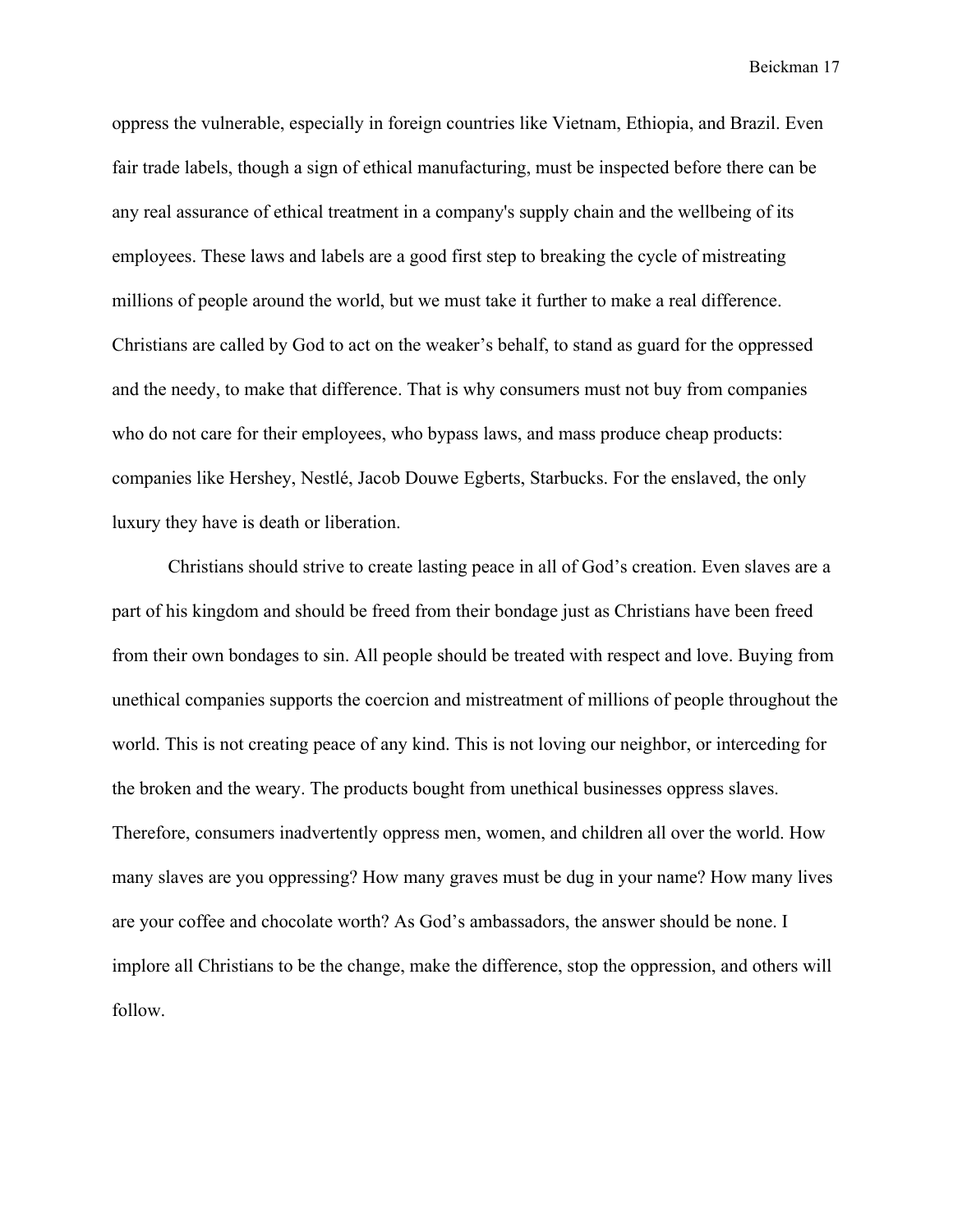#### Works Cited

"2016 Food & Beverage." *Know The Chain*, Humanity United, 2016, knowthechain.org/benchmarks/2/. Accessed 4 Mar. 2019.

"About Us." *Nestle*, www.nestle.com/aboutus/overview/ourbrands. Accessed 24 Apr. 2019.

"Amendment A in the 2018 Colorado Election: What to Know About Trying to Ban Slavery

(again)." *Denverite*, Colorado Public Radio,

denverite.com/2018/10/18/amendment-a-in-the-2018-colorado-election-what-to-know-ab out-trying-to-ban-slavery-again/.

"Anti-Slavery Day." *Awareness Days*,

www.awarenessdays.com/awareness-days-calendar/anti-slavery-day-2019/. Accessed 16 Apr. 2019.

"At The Source." *Jacob Douwe Egberts*, www.jacobsdouweegberts.com/CR/source/. Accessed 24 Apr. 2019.

Avey, Tori. "The Caffeinated History of Coffee." *PBS*, Public Broadcasting Service, 8 Apr. 2013,

www.pbs.org/food/the-history-kitchen/history-coffee/. Accessed 13 Feb. 2019.

Bales, Kevin. *Ending Slavery: How We Free Today's Slaves*. Berkeley, Univ. of California Press, 2007.

Beech, Sarah. "Is Your Sweet Tooth Contributing to Modern Day Slavery?" *Dressember*, 12 Feb.

2018, www.dressember.org/blog/candyandslavery. Accessed 31 Oct. 2018.

*The Bible*. English Standard Version, Bible Gateway. *Bible Gateway*,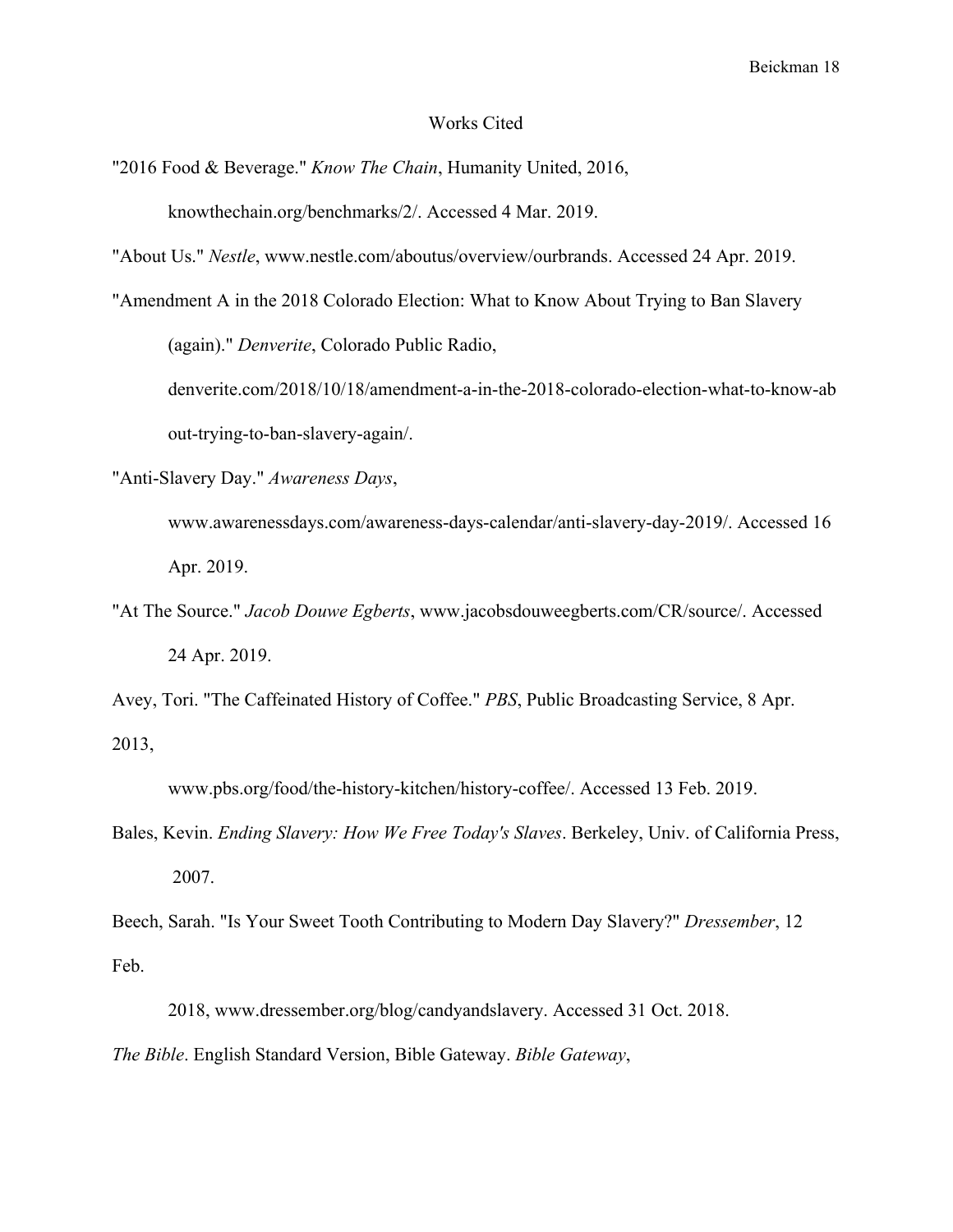www.biblegateway.com/passage/?search=Matthew+25%3A40&version=ESV. Accessed 7 Mar. 2019.

"Bitter Brew: The Stirring Reality of Coffee." *Food Empowerment Project*, 2018, www.foodispower.org/coffee/. Accessed 5 Nov. 2018.

California State, Legislature, California Department of Justice. *The California Transparency in Supply Chains Act A Resource Guide*. 2015,

oag.ca.gov/sites/all/files/agweb/pdfs/sb657/resource-guide.pdf.

Carter, Joe. "The FAQs: What Christians Should Know About Social Justice." *The Gospel Coalition*, 17 Aug. 2018, www.thegospelcoalition.org/article/faqs-christians-know-social-justice/. Accessed 6 Mar.

2019.

- "Cocoa Production In a Nutshell." *Make Chocolate Fair*, European Campaign For Fair Chocolate, 2013, makechocolatefair.org/issues/cocoa-nutshell. Accessed 4 Mar. 2019.
- "Corporate Human Rights Benchmark." *CHRB*, Corporate Human Rights Benchmark, www.corporatebenchmark.org/. Accessed 4 Feb. 2019.
- "Definition of Supply Chain Transparency." *Financial Times*. *Financial Times*, lexicon.ft.com/Term?term=supply-chain-transparency. Accessed 15 Apr. 2019.
- De la Torre, Francesca. "Coffee Shops." *Ethical Consumer*, Ethical Consumer Research Association, 14 Dec. 2018, www.ethicalconsumer.org/food-drink/shopping-guide/coffee-shops. Accessed 4 Feb. 2019.
- De Young, Kevin. "Is social Justice a Gospel issue?" *The Gospel Coalition*, Gospel Coalition, 11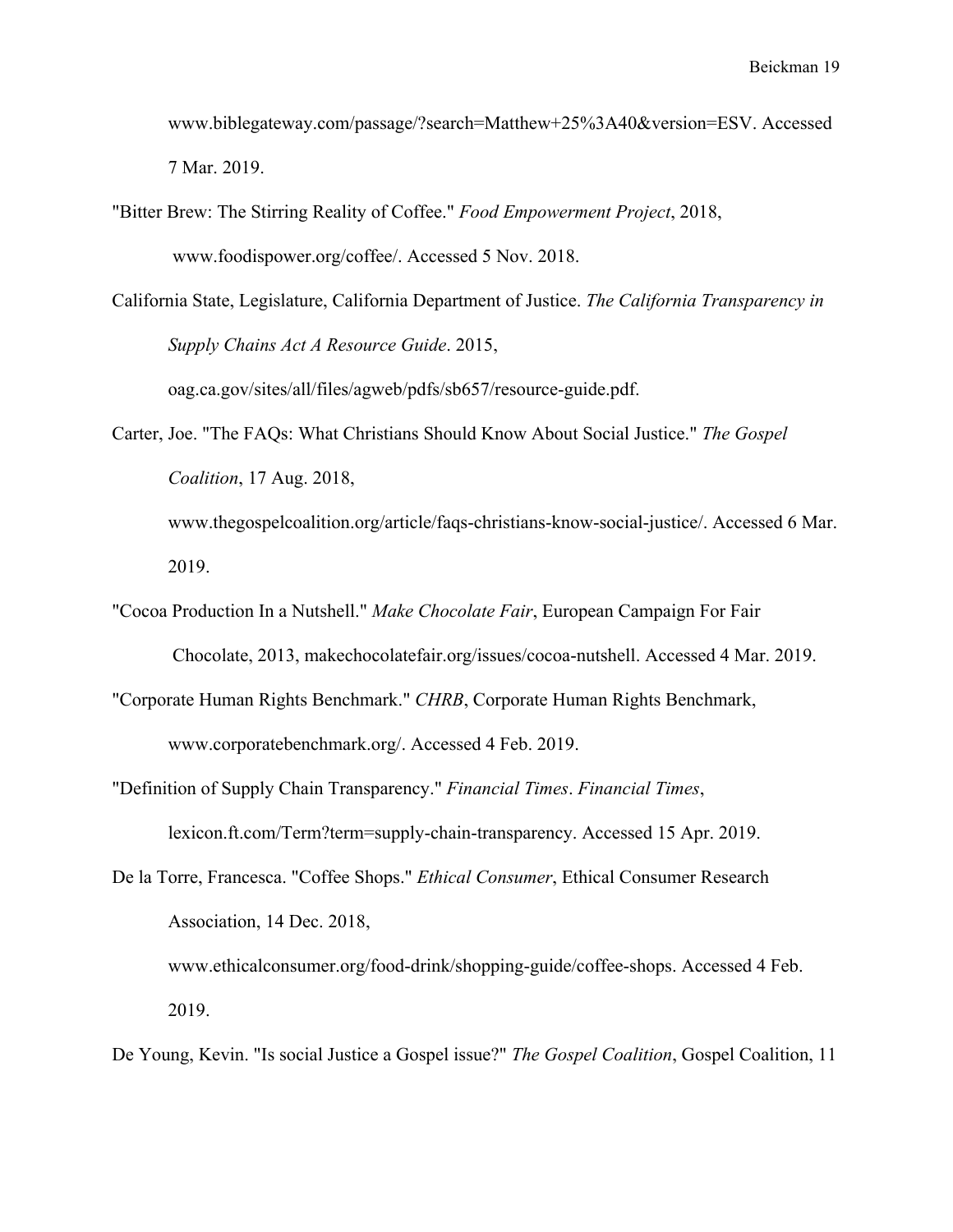Sept. 2018,

- www.thegospelcoalition.org/blogs/kevin-deyoung/social-justice-gospel-issue/. Accessed 10 Oct. 2018.
- *Exodus Road*. 2017, theexodusroad.com. Accessed 3 Oct. 2018.
- "F.E.P.'s Chocolate List." *Food Empowerment Project*, 21 Oct. 2018, www.foodispower.org/chocolate-list/. Accessed 5 Nov. 2018.
- "Fiscal Transparency Law and Legal Definition." *US Legal*,

definitions.uslegal.com/f/fiscal-transparency/. Accessed 10 Jan. 2019.

Godoy, Maria. "In U.S. Restaurants, Bars and Food Trucks, 'Modern Slavery' Persists." *The Salt*, 29 Mar. 2017,

www.npr.org/sections/thesalt/2017/03/29/521971468/in-u-s-restaurants-bars-and-food-tru cks-modern-slavery-persists. Accessed 10 Oct. 2018.

Groff, Amy L. "U.S. Congress Joins the Growing Number of Countries Considering Supply Chain Transparency Legislation." *The National Law Review*, 31 Oct. 2018. *The National Law Review*,

www.natlawreview.com/article/us-congress-joins-growing-number-countries-considering -supply-chain-transparency. Accessed 23 Apr. 2019.

Groff, Amy L., et al. "Modern Slavery and Transparency Legislation in the U.S. – States May Follow Suit." *K&L Gates*, 2 Apr. 2019, www.klgates.com/modern-slavery-and-transparency-legislation-in-the-us--states-may-fol low-suit-04-02-2019/. Accessed 23 Apr. 2019.

Grossman, Elizabeth. "Did Slaves Produce Your Food?" *Good Eats*, 25 Oct. 2016,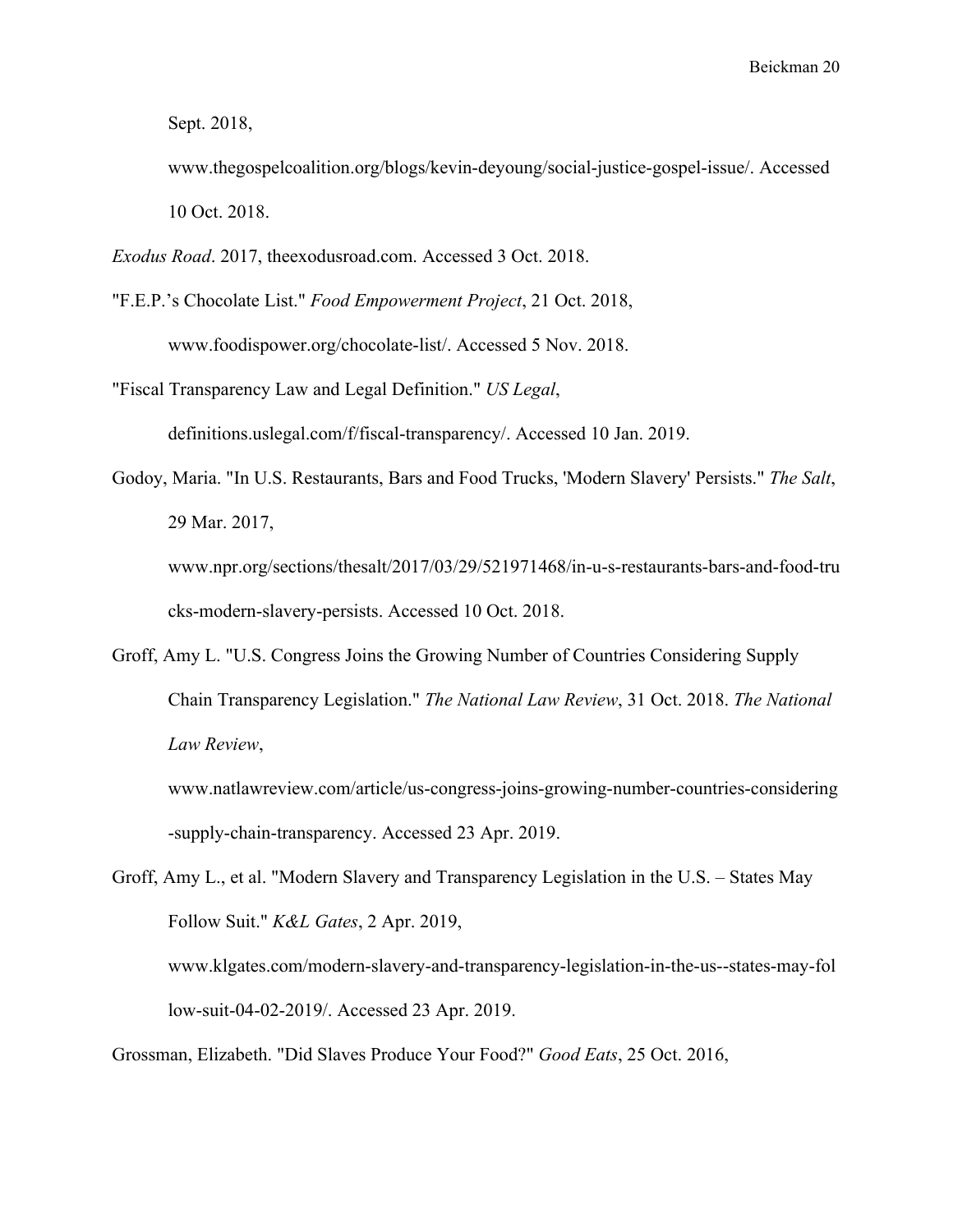civileats.com/2016/10/25/did-slaves-produce-your-food-forced-labor/. Accessed 10 Oct. 2018.

Haglage, Abby. "Lawsuit: Your Candy Bar Was Made By Child Slaves." *Daily Beast*, 30 Sept. 2015,

www.thedailybeast.com/lawsuit-your-candy-bar-was-made-by-child-slaves?ref=scroll. Accessed 25 Apr. 2019.

Haugen, Gary A. *Good News about Injustice: A Witness of Courage in a Hurting World*. 2nd ed., Downers Grove, IVP Books/InterVarsity Press, 2009.

"History Of Chocolate." *History*, A&E Television Networks, 21 Aug. 2018,

www.history.com/topics/ancient-americas/history-of-chocolate. Accessed 12 Feb. 2019.

"How to help: Anti-trafficking organizations around the world." *CNN*, 2 Nov.

2018, [www.cnn.com/2018/03/05/world/](http://www.cnn.com/2018/03/05/world/)

anti-trafficking-organizations-around-the-world/index.html. Accessed 7 May

2019.

"Human Trafficking is all around you. This is how it works." *TED Talks*, Mar. 2015, www.ted.com/talks/noy\_thrupkaew\_human\_trafficking\_is\_all\_around\_you\_this\_is\_how\_

it\_works#t-535263. Accessed 3 Oct. 2018.

"Human Trafficking." *National Institute of Justice*, 23 Mar. 2018,

www.nij.gov/topics/crime/human-trafficking/pages/welcome.aspx. Accessed 27 Sept. 2018.

Matuszak, Sascha. "Setting the Trend: The California Transparency in Supply Chains Act." *The*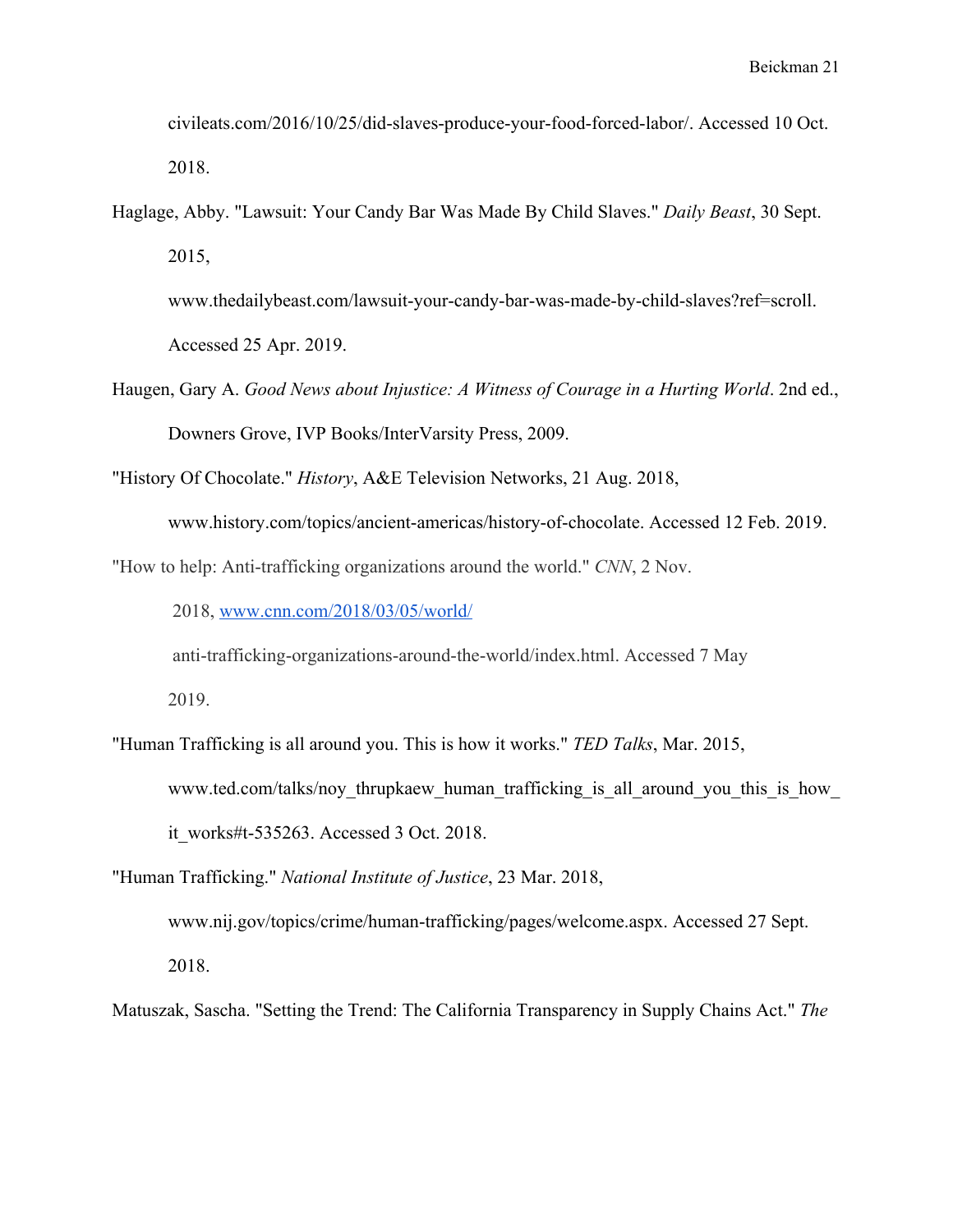*Complience and Ethics Blog*, Society of Corporate Compliance and Ethics, 3 May 2018, complianceandethics.org/california-supply-chains-act/. Accessed 15 Jan. 2019.

- National Institute of Justice, "How Does Labor Trafficking Occur in U.S. Communities and What Becomes of the Victims?" September 20, 2016, from NIJ.gov: http://nij.gov/topics/crime/human-trafficking/Pages/how-does-labor-trafficking-occur.asp x
- "Navigating Fair Trade Labels." *Fair Trade Winds*,

www.fairtradewinds.net/guide-fair-trade-labels/. Accessed 14 Jan. 2019.

Penha, Daniela. "Slave labor found at Starbucks-certified Brazil coffee plantation." *Mongabay*, 18 Sept. 2018, news.mongabay.com/2018/09/ slave-labor-found-at-starbucks-certified-brazil-coffee-plantation/. Accessed 6 May 2019.

- "Photos That Bear Witness to Modern Slavery." *TED Talks*, Jan. 2012, www.ted.com/talks/lisa kristine glimpses of modern day slavery/transcript?language= en. Accessed 26 Mar. 2019.
- Piper, John. "Love Your Neighbor As Yourself, Part 1." *Desiring God*, 30 Apr. 1995, www.desiringgod.org/messages/love-your-neighbor-as-yourself-part-1. Accessed 23 Jan. 2019.
- Reaoch, Ben. "What Christians Do About Modern-Day Slavery." *Desiring God*, 16 Jan. 2013, www.desiringgod.org/articles/what-christians-do-about-modern-day-slavery. Accessed 23 Jan. 2019.

"Slavery." *Merriam Webster*, Merriam Webster, www.merriam-webster.com/dictionary/slavery.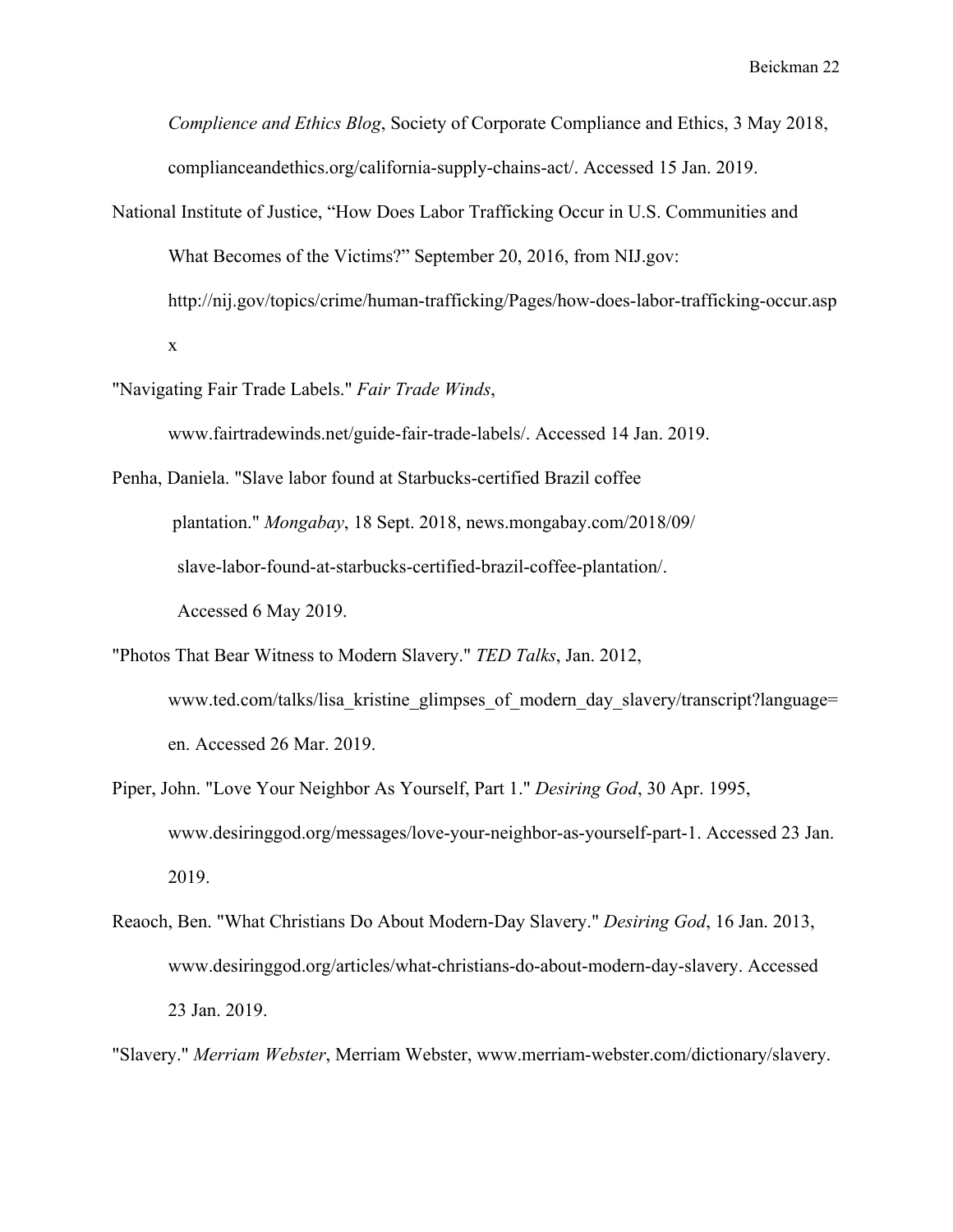Accessed 6 Mar. 2019.

- "Sponsor a Child and Help Prevent Human Trafficking." *Compassion International*, 2018, www.compassion.com/child-trafficking.htm. Accessed 3 Oct. 2018.
- Sudhalter, Michael. "Human Trafficking Exists in Fort Bend County." *Fort Bend Star* [Stafford, TX], 22 July 2015. *The Fort Bend Star*,
	- www.fortbendstar.com/human-trafficking-exists-in-fort-bend-county/. Accessed 26 Sept. 2018.
- Trainer, Mark. "Fighting Back against the Modern Slave Trade." *Share America*, 23 June 2017, share.america.gov/fighting-back-against-modern-slave-trade/. Accessed 27 Sept. 2018. Trump, Donald J. "President Donald J.Trump Proclaims January 2018 as National
- Slavery and Human Trafficking Prevention Month." *U.S Embassy to the Holy See*, U.S Embassy and the Holy See, 2 Jan. 2018,

va.usembassy.gov/president-donald-j-trump-proclaims-january-2018-national-slavery-hu man-trafficking-prevention-month/. Accessed 27 Sept. 2018.

"What is Justice and Who Gets to Define It?" *The Bible Project*, 2018, thebibleproject.com/explore/justice/. Accessed 15 Oct. 2018.

- "What is Modern Slavery?" *Anti-Slavery*, Anti-Slavery International, www.antislavery.org/slavery-today/modern-slavery/. Accessed 8 Jan. 2019.
- Wilder, Danyella. "Top 5 Industries Using Forced Labor." *Dressember*, 19 Dec. 2018, www.dressember.org/blog/top-5-industries-using-forced-labor. Accessed 9 Jan. 2019.

Young.2336. "Human Trafficking in the US: Misconceptions vs. Reality." *Global Human*